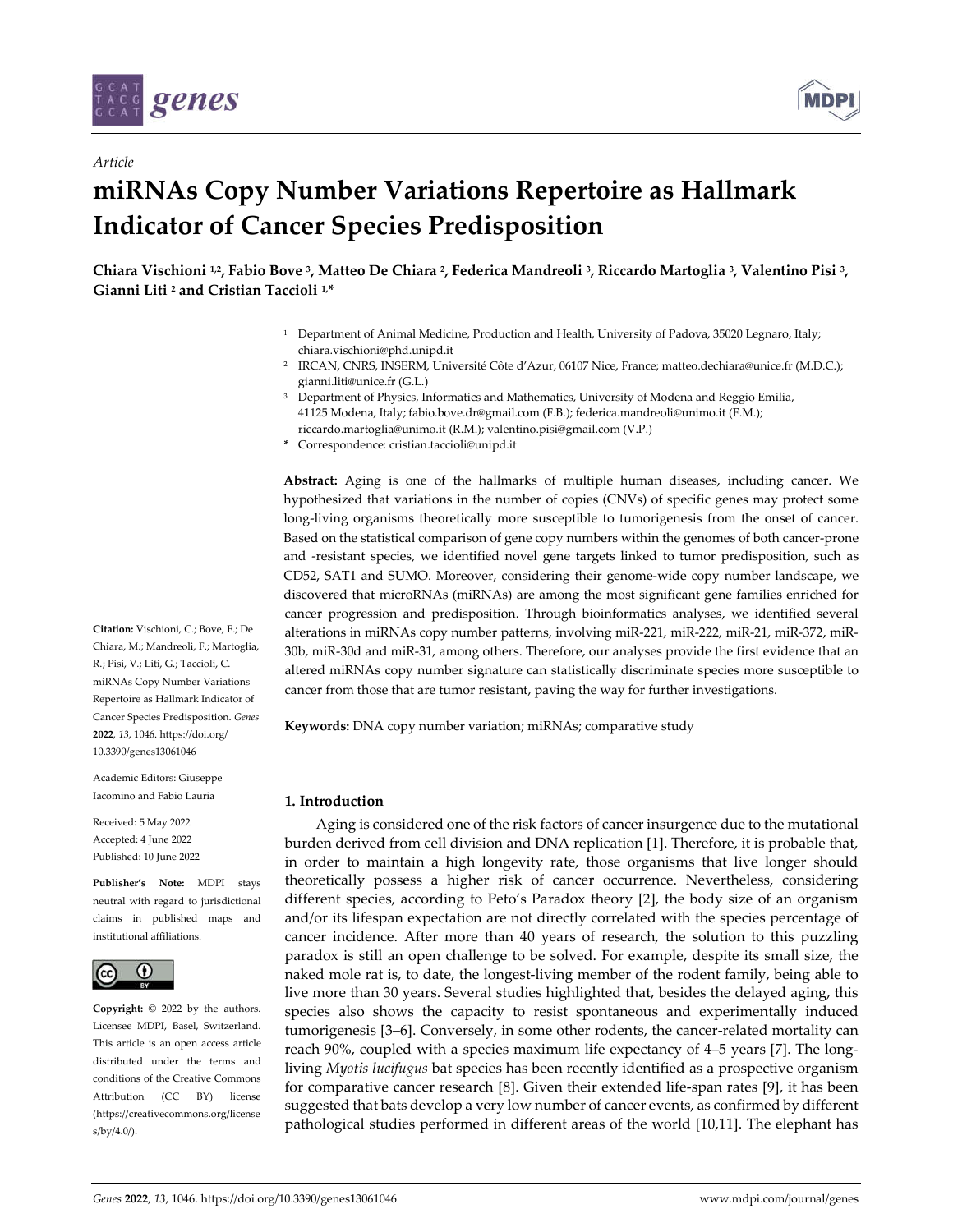been pinpointed as another cancer-resistant species [12], with a cancer incidence rate considerably lower compared to the human one, for example (approximately 22%) [13]. In order to maintain a high longevity, some species might have developed intrinsic molecular mechanisms that protect them from cancer onset or development [14]. Interestingly, various authors recently reported that the genome of the African elephant encodes multiple copies of the TP53 gene, also known as the "guardian of the genome stability". This amplification could be at the basis of the elephant's anti-cancer and longevity mechanisms by leading to increased levels of apoptosis in response to DNA damage [12,15]. Indeed, according to Caulin and Maley (2011) [16], the genome of large long-living organisms can reveal an altered number of tumor suppressors and oncogenes (in multiple or reduced copies), which might represent a possible mechanism underlying their capacity of exceeding the threshold of cancer onset, despite their phenotypic predisposition due to body size and longevity [16]. Copy number variations (CNVs) are duplications or deletions of genomic regions which can be associated with phenotypic alterations, including tumorigenic diseases [17]. In particular, a variation in the gene copy numbers can influence the activity of tumor suppressors and oncogenes, leading to the development of cancer [18]. Within this framework, long-living animals have to rely on compensatory mechanisms to suppress and prevent cancer progression, which can be straightened by different molecular and genomic mechanisms such as altered gene copy numbers that increase the number of tumor suppressors paralogues or reduce copies of oncogenes [19,20]. As previously mentioned, mammals have evolved lifespan and cancer incidence rates that vary among species [21], but the mechanisms underlying these differences are still unclear. In order to test the hypothesis that genomic CNVs are related to the cancer incidence rate of a species, we compared the genome-wide copy number landscapes of nine different mammals (five cancer-resistant and four cancer-prone species) and identified the target genes that can significantly discriminate between these two groups. Contrary to what is usually done, we did not use an a priori list of cancerrelated genes but included all human genes in our analysis dataset. In this way, we were able to identify miRNAs, usually removed from evolutionary comparative analyses, as the most enriched elements able to discriminate those organisms that are predisposed to cancer from those that are not.

# **2. Materials and Methods**

# *2.1. Data Collection*

According to the hypothesis that positively selected CNVs tend to recur during cancer progression [22,23], but also during the evolution [24], we have recently developed the VarNuCopy database, a unique database that collects the CNVs landscape for multiple organisms, with the aim to compare patterns of copy number changes across the genome of different species [25]. We used a homemade script written in Perl 5.14 and Python 3 in order to download the CNV data from Ensembl comparative genomics resources (http://www.ensembl.org accessed on 1 March 2019) [26], an ideal system to perform and support vertebrate comparative genomic analyses, given the consistency of gene annotation across the genomes of different vertebrate species. We leveraged Ensembl's "gene gain/loss tree" feature, which displays the number of copies of extant homologous genes for each species in a taxonomic tree view [27]. These data are estimated through CAFE (Computational Analysis of gene Family Evolution), a computational tool commonly used to study gene family evolution, which takes into account a priori the species phylogenetic tree [27,28]. The Perl API script provided by the Ensembl website was used to access the genomic databases and used to download all the available CNVs data. We encoded a new homemade Python script to arrange the CNVs data counts in a readable tab-delimited format and used this matrix to perform the subsequent analysis.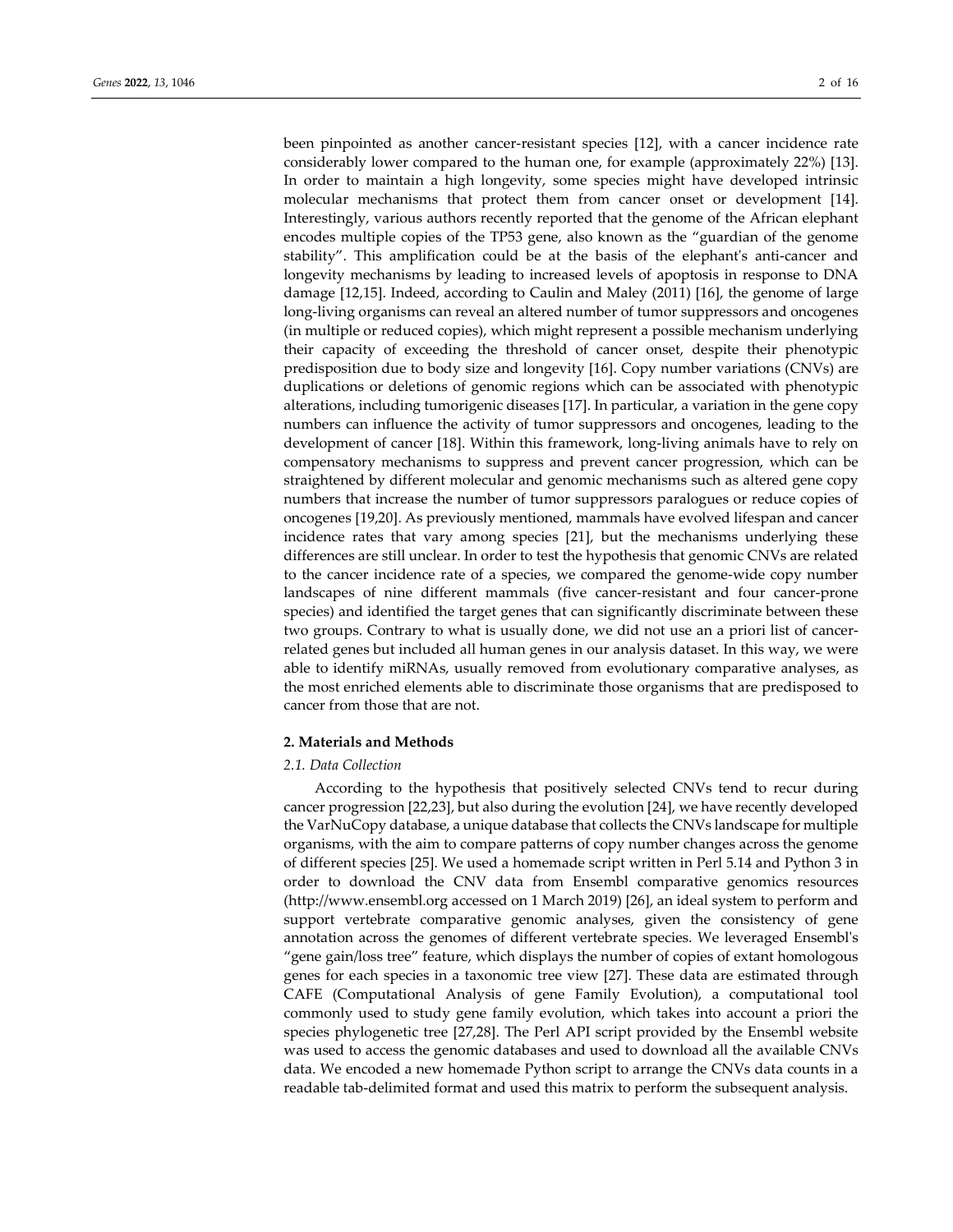#### *2.2. Statistical Comparison*

Using a comparative approach, we analyzed the variation landscape of the gene copies among the genomes of nine organisms sub-set in two categories: "cancer resistant" (*Heterocephalus glaber* (Hg), *Nannospalax galili* (Ng), *Dasypus novemcinctus* (Dn), *Loxodonta africana* (La) and *Myotis lucifugus* (Ml)) and "cancer prone" (*Mus musculus* (Mm), *Rattus norvegicus* (Rn), *Canis familiaris* (Cf) and *Homo sapiens* (Hs)) species (Supplementary Table S1). We classified as "cancer resistant" those species that, based on the literature review, are known to possess a low cancer incidence rate. Conversely, "cancer prone" organisms are those species for which the percentage of tumors found in a certain number of necropsies is known to be high.

Cancer incidence rate data were collected from different recently published literature [4–6,8,10–12,15,21,29–33]. We performed a statistical comparison between the CNVs of the two different species groups, cancer-prone and -resistant organisms, with the aim to identify new possible gene targets able to discriminate between the two categories. Thus, a statistical unpaired two-group Wilcoxon test was performed using R.3.1.1(R Foundation for Statistical Computing, Vienna, Austria), to compare their entire CNV spectra. To determine whether microRNAs CNVs independently contribute to the variation in cancer incidence percentages among our species, we applied a linear regression model through the PGLS R package [34], in order to check for potential bias due to species phylogeny or population structure (Figure 1D). The phylogenetic tree included in the analysis was derived from VertLife [35] and created and visualized through the Interactive Tree of Life web-tool (Figure 1C) [36]. Data processing and statistical tests were performed with R.3.1.1. Figures were made using the ggplot2 R package, in association with different R Shiny apps such as BoxPlotR, PlotsOfData, ClustVis, and miRTargetLink 2.0 [37–40].

#### *2.3. Pathways Analysis*

To determine if the CNVs are enriched in specific gene families, we used Gene SeT AnaLysis Toolkit, a tool for the interpretation of lists of interesting genes that is commonly used to extract biological insights from targets of interest [41]. The set of significant genes were tested for pathway associations using the hyper-geometric test for overrepresentation analysis (ORA) [42] (Supplementary Table S4). We selected different pathway enrichment categories (KEGG: https://www.genome.jp/; Wikipathway: https://www.wikipathways.org; Reactome: https://reactome.org/; PANTHER: http://www.pantherdb.org/ accessed on 1 June 2019), considering as over-represented those molecular networks with an FDR significance level lower than 0.05, after a correction with the Benjamini–Hochberg method. In this context, the ORA analysis was the preferred option among the others (e.g., gene set enrichment or network topologybased analysis) in order to obtain biological information underlying the significantly enriched genes, resulting in a reduction in the complexity of the data interpretation [42].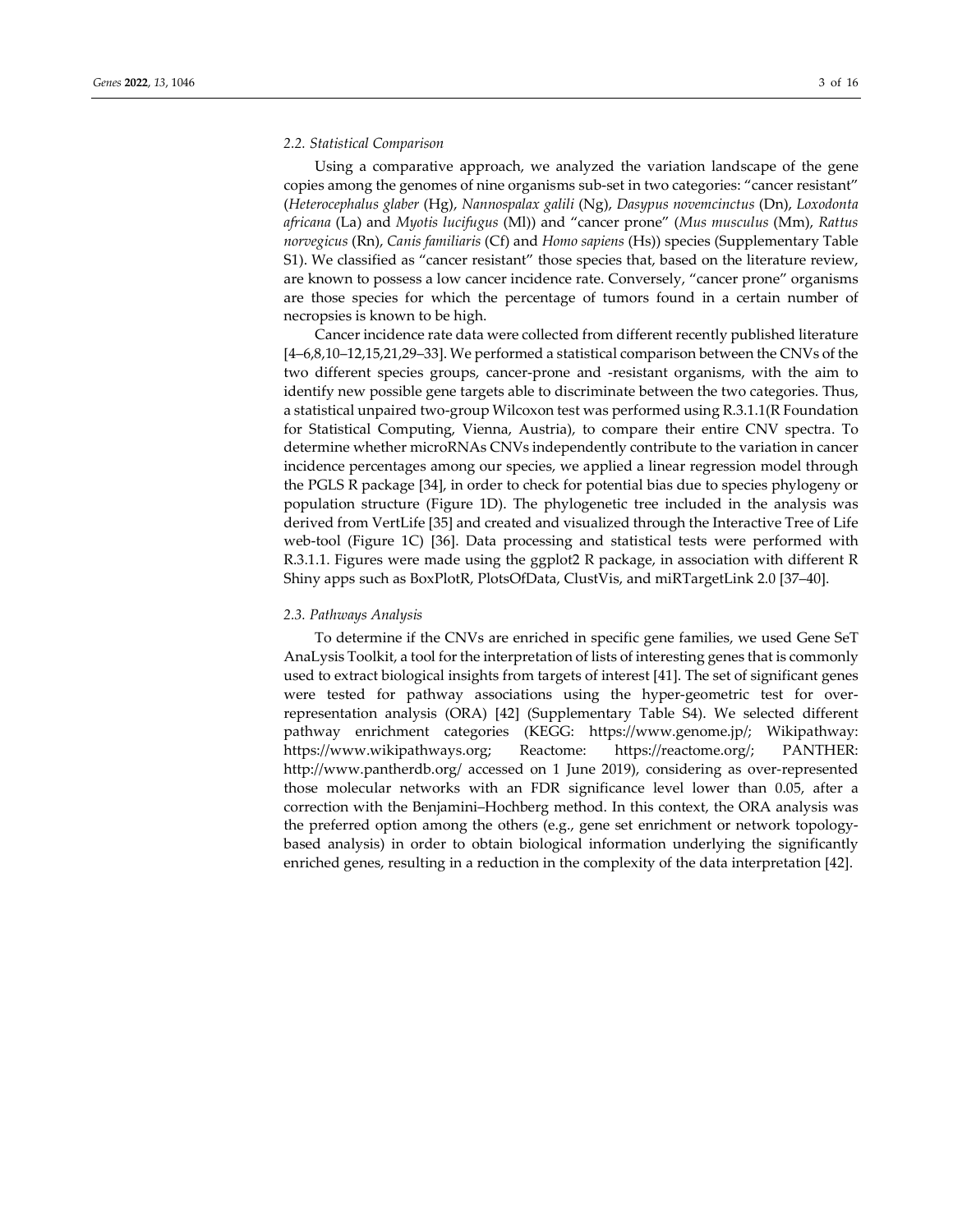

**Figure 1.** CNV landscape comparisons: (**A**) Boxplot of the distribution of significant gene CNVs in cancer-prone vs. cancer-resistant species. (**B**) Boxplot of the distribution of significant microRNA CNVs in cancer-prone vs. cancer-resistant species. Cancer-resistant species are highlighted in green, cancer-prone species in red. In the boxplots, the *Y*-axis scale has been changed to log one. The boxplots were built considering the average number of copies of each gene in the two different target groups. (**C**) Heatmap representing the microRNA CNV repertoires within the nine analyzed species—(Hg): *Heterocephalus glaber*; (Ng): *Nannospalax galili*; (Dn): *Dasypus novemcinctus*; (La): *Loxodonta Africana*; (Ml): *Myotis lucifugus*; (Mm): *Mus musculus*; (Rn): *Rattus norvegicus*; (Cf): *Canis familiaris*; (Hs): *Homo sapiens*. Hg, Ng, Dn, La and Ml have been previously described as cancer-resistant species. Mm, Rn, Cf and Hs are known to be cancer-prone species. Phylogeny was inferred from VertLife [35], created and visualized through the Interactive Tree of Life web-tool [36]. (**D**) PGLS correlating the cancer incidence rate with the total number of significant microRNAs copies across the nine species included in the analysis. The blue line represents a positive correlation between the two variables (adjusted  $R^2 = 0.5173$ ; *p*-value = 0.01746).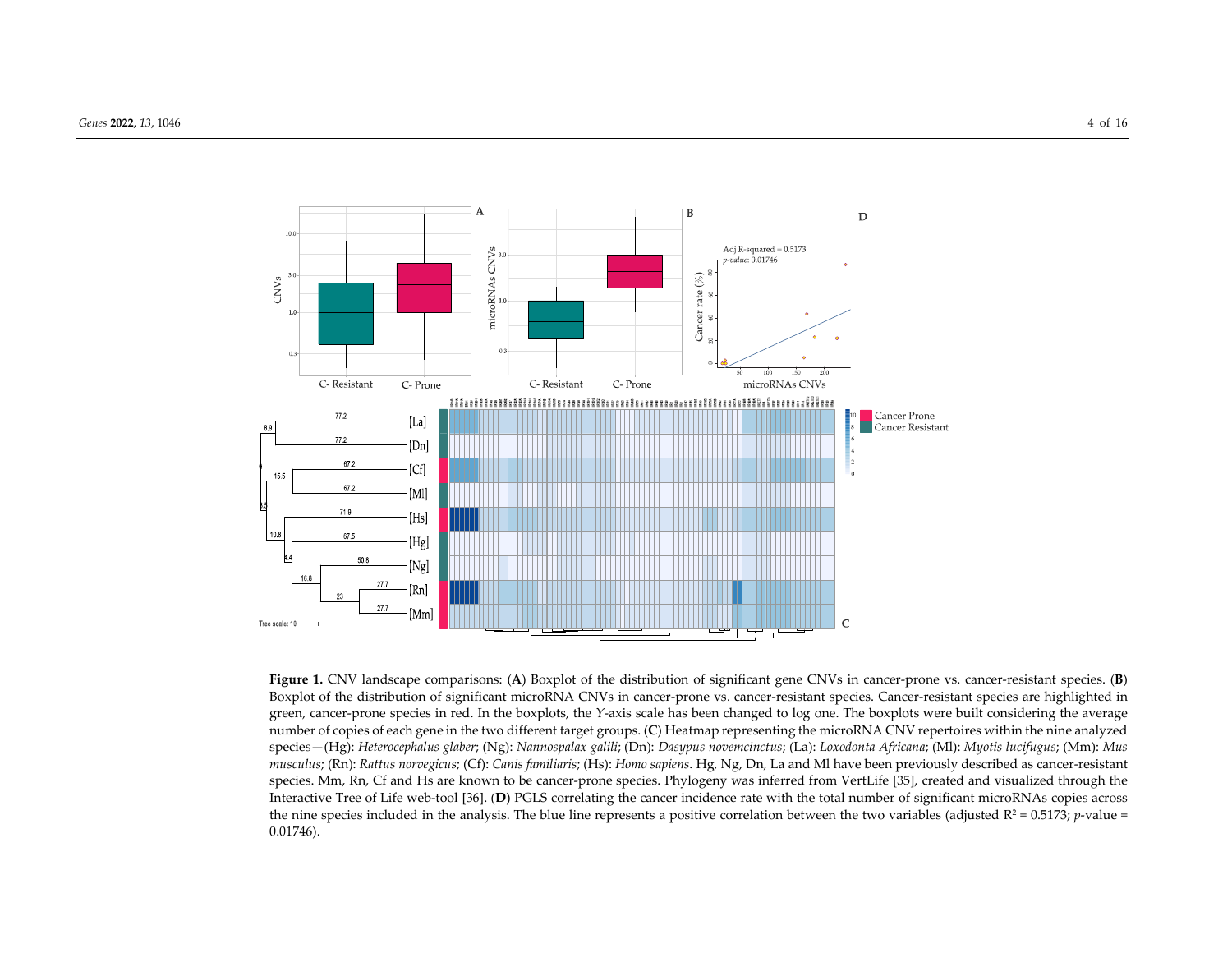## **3. Results**

A two-group comparison was performed using a Wilcoxon rank sum test, in order to identify an existing distinction in the distribution of the number of gene copies between cancer-prone and cancer-resistant species. A list of the most significant hits (*p-*value < 0.05), including known tumor suppressors and oncogenes, is reported in Table 1 (see Supplementary Table S2-S3 for the extended version). Our analysis, which exclusively considered the variation in number of gene copies among different species, was able to identify those genes involved in biological processes related to cancer development and maintenance.

**Table 1.** Genomic CNV landscape comparisons. Subset of 25 significant hits resulting from the unpaired 2-group Wilcoxon test (*p-*value < 0.05). The statistical comparison was made in order to identify those genes able to discriminate between the cancer-prone and -resistant species groups, relying exclusively on the genomic copy number values. Some of these genes are already known to be tumor suppressor and/or oncogenes, whereas the others can play pivotal roles in tumorigenesis events, and, for this reason, can be considered as targets to be further investigated and validated in the context of cancer development.

| Gene                         | $p$ -Value | Known_TS   | Known_OG        | References |
|------------------------------|------------|------------|-----------------|------------|
| CD52                         | 0.007      | NO         | NO              | $[43]$     |
| SAT1                         | 0.007      | NO         | NO              | [44]       |
| <b>MIR424</b>                | 0.009      | <b>YES</b> | NO              | [45]       |
| <b>MIR372</b>                | 0.010      | NO         | <b>YES</b>      | $[46, 47]$ |
| <b>DMD</b>                   | 0.014      | <b>YES</b> | NO              | [48]       |
| EIF <sub>5</sub>             | 0.017      | NO         | NO              | [49]       |
| <b>MIR107</b>                | 0.022      | <b>YES</b> | <b>YES</b>      | [50, 51]   |
| MIR124-1, MIR124-2, MIR124-3 | 0.022      | <b>YES</b> | <b>NO</b>       | $[52]$     |
| SUMO2, SUMO3, SUMO4          | 0.024      | NO         | NO              | [53, 54]   |
| <b>MIR506</b>                | 0.029      | <b>YES</b> | <b>YES</b>      | $[55]$     |
| MIR509-1                     | 0.029      | NO         | NO              | $[56]$     |
| <b>MIR511</b>                | 0.029      | <b>YES</b> | $\rm NO$        | $[57]$     |
| MIR514A1, MIR514A3, MIR514B  | 0.029      | NO         | NO              | $[58]$     |
| MIR378A                      | 0.030      | <b>YES</b> | NO              | $[59]$     |
| S100A16                      | 0.030      | NO         | <b>NO</b>       | [60]       |
| MBD1, MBD2, MBD3             | 0.031      | NO         | YES (MDB1)      | [61]       |
| FGFBP1                       | 0.032      | NO.        | <b>NO</b>       | [62]       |
| FOXJ1                        | 0.032      | NO         | NO              | $[63]$     |
| MIR1-1, MIR1-2               | 0.032      | <b>YES</b> | NO              | [64]       |
| <b>MIR206</b>                | 0.032      | <b>YES</b> | NO              | [65]       |
| <b>MIR340</b>                | 0.032      | <b>YES</b> | NO              | [66]       |
| <b>MIR542</b>                | 0.032      | NO         | NO              | [67]       |
| NUPR1                        | 0.032      | <b>YES</b> | <b>NO</b>       | [68]       |
| <b>SELENOW</b>               | 0.032      | NO.        | NO <sub>1</sub> | [69, 70]   |
| <b>JUND</b>                  | 0.034      | NO         | <b>YES</b>      | $[71]$     |

# *3.1. Best Candidate Cancer-Related Genes*

The distribution of the average number of each gene copies plotted in Figure 1A highlights a difference between the two species categories, which appears even greater if we only refer to the microRNAs CNVs landscape (Figure 1B). Among the most significant genes presenting an altered number of copies, we found CD52 (*p-*value = 0.007), SAT1 (*p*value = 0.007), DMD (*p-*value = 0.014), EIF5 (*p-*value = 0.017), SUMO2, SUMO3, SUMO4 (*p-*value = 0.024), S100A16 (*p-*value = 0.030), MBD1, MBD2, MBD3 (*p-*value = 0.031),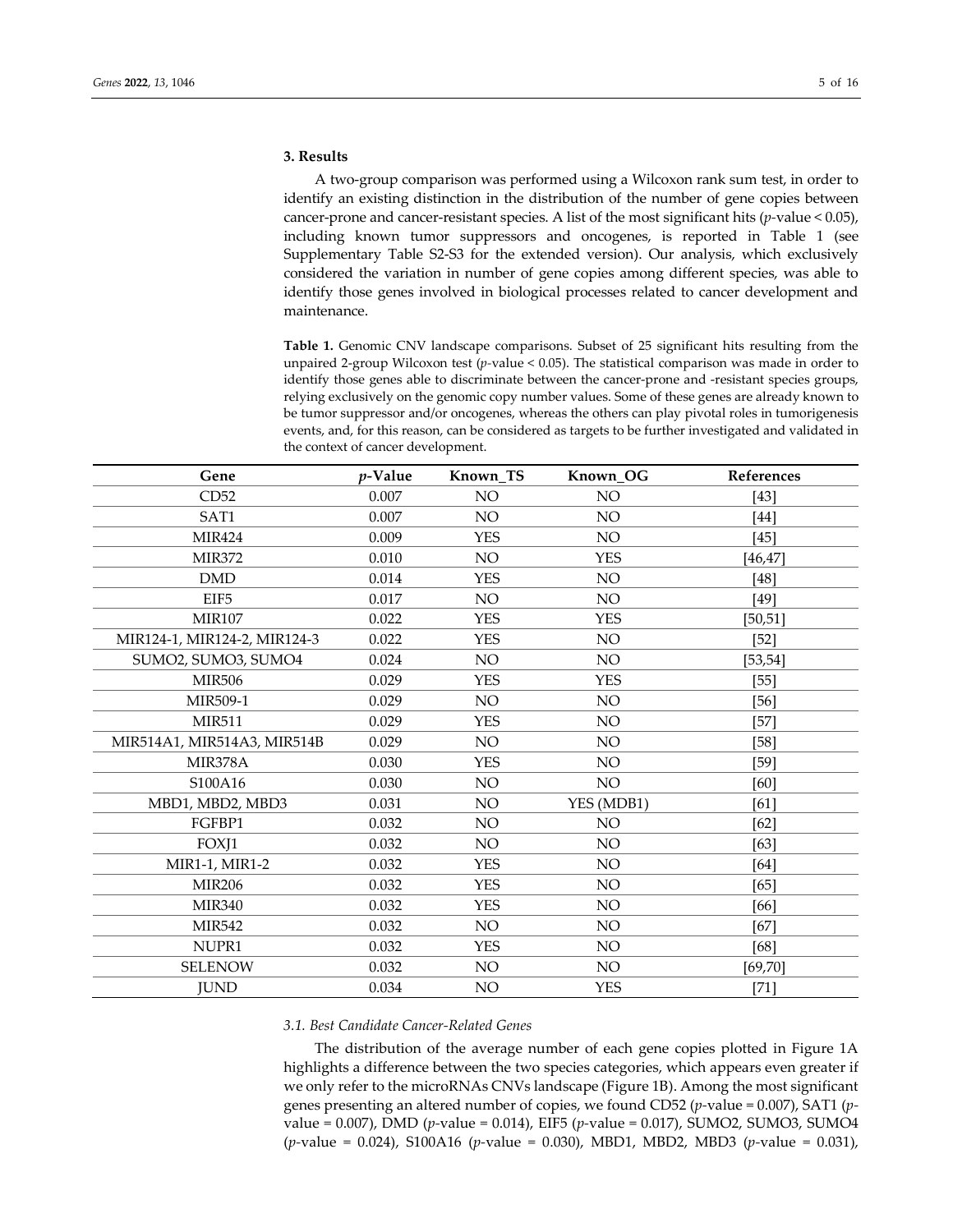FGFBP1 (*p-*value = 0.032), FOXJ1 (*p-*value = 0.032), NUPR1 (*p-*value = 0.032), SELENOW (*p-*value = 0.032) and JUND (*p-*value = 0.034). Some of these, such as DMD, MDB1, NUPR1 and JUND, have been already well described as tumor suppressors or oncogenes [47,60,67,70], whereas the others do not officially belong to any of these two categories and they have been proposed as key regulators in biological processes such as cell proliferation, migration and cancer development and progression [42,43,48,52,53,59,61,62,68,69]. A Principal Component Analysis (PCA) of the CNV values of the nine species reported in Figure 2A,B showed a clear dichotomy between the cancer-prone and -resistant groups, supporting the hypothesis that an altered CNV landscape is able to discriminate between the two categories. To confirm these results, we performed another unsupervised clustering analysis using Euclidean distance (Figure 2C).



**Figure 2.** (**A**) PCA based on the CNVs of all the significant genes. (**B**) PCA based on the CNVs of the significant microRNAs subset. Both plots show a dichotomy between cancer-resistant (blue) and cancer-prone species (red). (**C**) Heatmap of the significant microRNAs, clustered with Euclidean distance and complete linkage**.** (**D**,**E**) Bar and box plots of the significant microRNAs CNVs in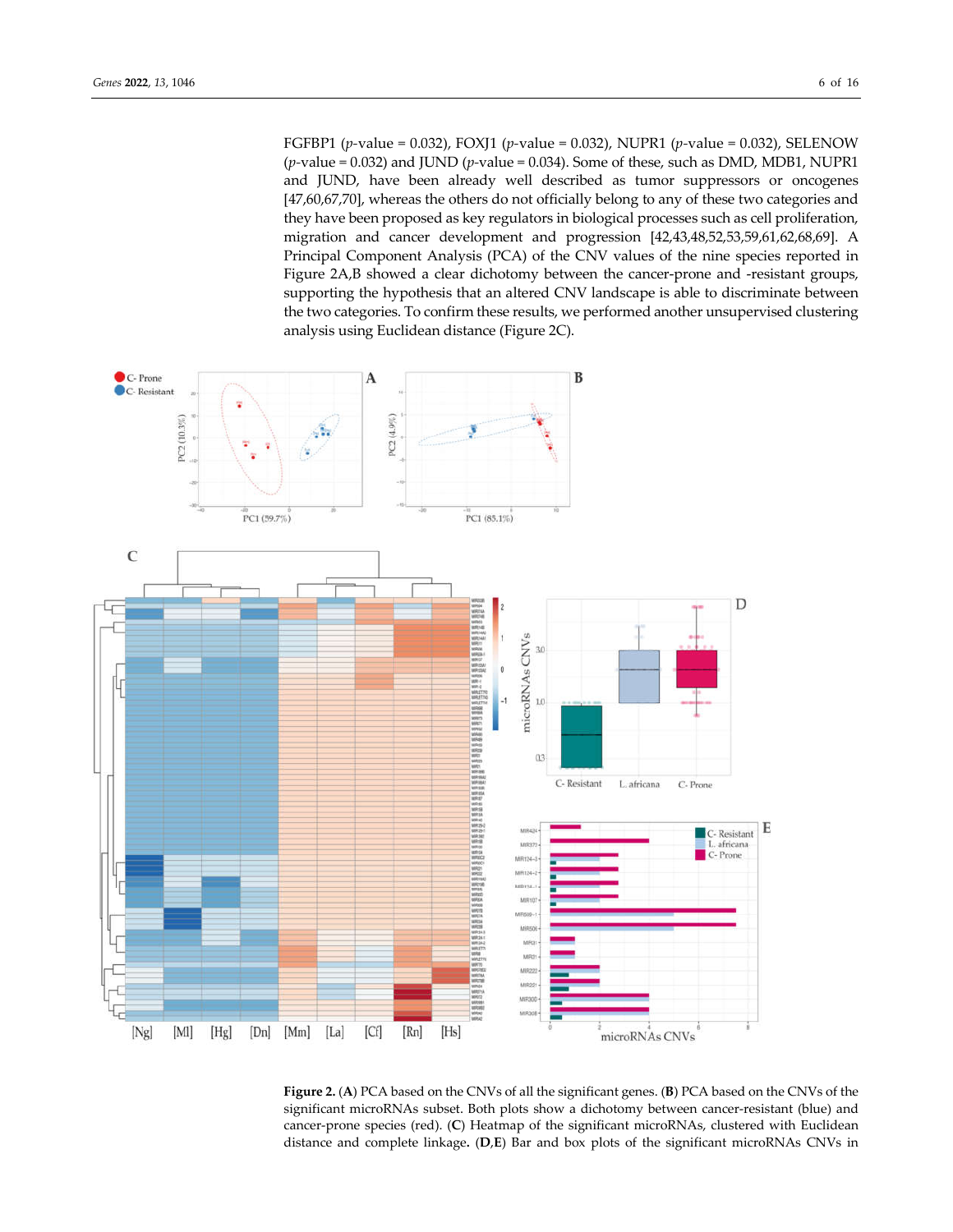cancer-prone species, cancer-resistant species and *Loxodonta africana*. The microRNAs repertoire of *Loxodonta africana* seems to reflect the cancer-prone miRNAs copy number alteration landscape, rather than the one typical of the cancer-resistant organisms. In the box plots, the *Y*-axis scale was changed to log one. The boxplots are built considering the average number of copies of each gene in the two different target groups.

As depicted in the heatmap, each cluster has a distinct set of copy number values, and the main branches representing cancer-prone and -resistant organisms perfectly distinguish the two groups. No additional information (other than copy numbers) was given to the algorithm. In addition, we applied the Euclidean distances, using both the 'complete' and 'ward' methods (criteria that direct how the subclusters are merged) (Supplementary Figure S2-S4)). Remarkably, using this method, the *Loxodonta africana* microRNAs CNV landscape seems to have a different pattern as compared to the other cancer-resistant species (Figure 2C), confirming the elephant as an outlier species of the cancer-resistant group (see Section 4).

# *3.2. Cancer-Related MicroRNAs Pathways Are among the Most Significantly Enriched Biological Families*

Our analysis shows an enrichment of onco-miRNAs amplifications in the cancerprone species group. In particular, miR-424 (*p-*value = 0.009), miR-372 (*p-*value = 0.010), miR-107 (*p-*value = 0.022), miR-124 (*p-*value = 0.022), miR-506 (*p-*value = 0.029), miR-511 (*p-*value = 0.029), miR-378A (*p-*value = 0.030), miR-1 (*p-*value = 0.032), miR-206 (*p-*value = 0.032) and miR-340 (*p-*value = 0.032) are few examples of the most significant microRNA hits, which possess a suppressor and/or oncogenic role (Figure 1C). Given the high diversity among our species, we used the generalized least squares (PGLS) phylogenetic method [34] in order to assess whether copy number and cancer incidence rates evolved in a dependent manner along the tree, or if their relationship might be the consequence of common ancestry, resulting in similar patterns of miRNAs copy number alteration. Indeed, taking into account the genetic structure of the population, the PGLS comparative method confirmed the association between these traits independently of the shared evolutionary history of the species (Figure 1D and Supplementary File S1).

#### *3.3. ORA Analysis Confirms a Significant Enrichment in the miRNAs Gene Family*

We performed an Over-Representation Analysis (ORA) [41] on the complete list of significant genes, in order to identify enriched functional categories potentially related to cancer (Table 2 and Supplementary Figure S1). The most enriched pathways outputted by the ORA analysis were "MicroRNAs in cancer", "miRNAs involved in DNA damage response", "Metastatic brain tumor", "miRNA targets in ECM and membrane receptors'', "let-7 inhibition of ES cell reprogramming" and "miRNAs involvement in the immune response in sepsis" [72,73]. These results indicate that the genes more prone to CNVs were those encoding miRNAs involved in cancer initiation, chronic inflammation and immune response. Remarkably, performing the ORA analysis applying the PANTHER algorithm [74], we also found a significant enrichment in the "Cadherin signaling network", which is a well-known molecular pathway described as a key player in cancer [75].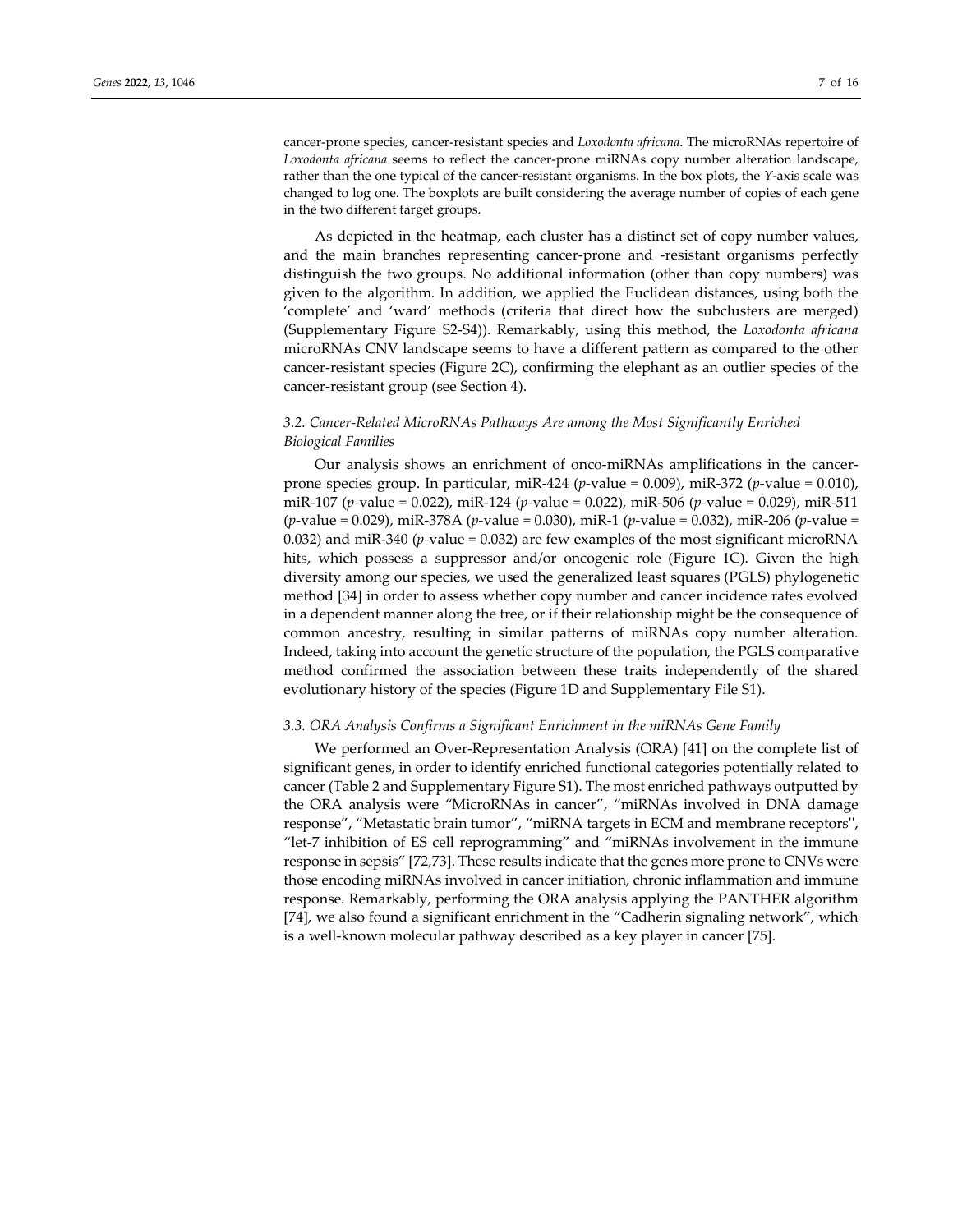**Table 2.** Pathway analysis. Gene Over-Representation Analysis (ORA) using KEGG, PANTHER and Wikipathway. The enrichment test used Benjamini–Hochberg's FDR correction (FDR < 0.05). CNV data were previously analyzed by an unpaired 2-group Wilcoxon test (*p-*value < 0.05). Significant genes altered in their number of copies within the entire genomic landscape were used to perform the ORA analysis, which highlighted a significant enrichment in microRNAs and cancer-related pathways.

|                | Description                                               | FDR (BH)               | Genes                                                                                                                                                                                                                                                                                                                                                                                                                     |  |
|----------------|-----------------------------------------------------------|------------------------|---------------------------------------------------------------------------------------------------------------------------------------------------------------------------------------------------------------------------------------------------------------------------------------------------------------------------------------------------------------------------------------------------------------------------|--|
| <b>KEGG</b>    | MicroRNAs in cancer                                       | 0                      | MIR103A1; MIR103A2; MIR107; MIR124-1; MIR124-2; MIR124-<br>3; MIR1-1; MIR1-2; MIR206; MIR100; MIR10A; MIR10B;<br>MIR129-1; MIR129-2; MIR15A; MIR15B; MIR193B; MIR199A1;<br>MIR199A2; MIR199B; MIR203B; MIR21; MIR223; MIR31;<br>MIR99A; MIRLET7A1; MIRLET7A3; MIRLET7F2; MIR29B1;<br>MIR29B2; MIRLET7G; MIRLET7I; MIR221; MIR222; MIR23A;<br>MIR23B; MIR27A; MIR27B; MIR30C1; MIR30C2; MIR30A;<br>MIR30B; MIR30D; MIR30E. |  |
|                | Taste transduction                                        | $3.16 \times 10^{-10}$ | TAS2R10; TAS2R13; TAS2R14; TAS2R19; TAS2R20; TAS2R3;<br>TAS2R30; TAS2R31; TAS2R42; TAS2R43; TAS2R45; TAS2R46;<br>TAS2R50; TAS2R7; TAS2R8; TAS2R9                                                                                                                                                                                                                                                                          |  |
|                | Progesterone-mediated<br>oocyte maturation                | $2.43 \times 10^{-4}$  | SPDYE1; SPDYE11; SPDYE16; SPDYE17; SPDYE2; SPDYE2B;<br>SPDYE3; SPDYE4; SPDYE5; SPDYE6; INS                                                                                                                                                                                                                                                                                                                                |  |
|                | Oocyte meiosis                                            | $2.73 \times 10^{-4}$  | PPP3R2; SPDYE1; SPDYE11; SPDYE16; SPDYE17; SPDYE2;<br>SPDYE2B; SPDYE3; SPDYE4; SPDYE5; SPDYE6; INS                                                                                                                                                                                                                                                                                                                        |  |
| <b>PANTHER</b> | Cadherin signaling<br>pathway                             | $4.02 \times 10^{-2}$  | PCDHB14; PCDHB7; PCDHGB1; PCDHB16; PCDHB6;<br>PCDHGB4; PCDHGA6; PCDHGB6; PCDHGB7                                                                                                                                                                                                                                                                                                                                          |  |
| Wikipathway    | miRNAs involved in<br>DNA damage response                 | $3.76 \times 10^{-9}$  | MIR371A; MIR372; MIR542; MIR100; MIR15B; MIRLET7A1;<br>MIR374B; MIR221; MIR222; MIR23A; MIR23B; MIR27A;<br>MIR27B                                                                                                                                                                                                                                                                                                         |  |
|                | <b>Alzheimers Disease</b>                                 |                        | MIR124-1; MIR124-2; MIR124-3; MIR10A; MIR129-1; MIR129-2;<br>5.31 × 10 <sup>-5</sup> MIR199B; MIR21; MIR433; MIR671; MIR873; PPP3R2; MIR29B1;<br>MIR30C2; MIR219A2                                                                                                                                                                                                                                                        |  |
|                | Metastatic brain tumor                                    | $2.31 \times 10^{-3}$  | MIRLET7A1; MIRLET7A3; MIRLET7F2; MIR29B1; MIR29B2;<br>MIRLET7G                                                                                                                                                                                                                                                                                                                                                            |  |
|                | miRNA targets in ECM<br>and membrane receptors            | $2.31 \times 10^{-3}$  | MIR107; MIR15B; MIR30C1; MIR30C2; MIR30B; MIR30D;<br>MIR30E                                                                                                                                                                                                                                                                                                                                                               |  |
|                | MicroRNAs in<br>cardiomyocyte<br>hypertrophy              | $2.77 \times 10^{-3}$  | MIR103A1; MIR103A2; MIR140; MIR15B; MIR185; MIR199A1;<br>MIR199A2; MIR23A; MIR27B; MIR30E                                                                                                                                                                                                                                                                                                                                 |  |
|                | Cell Differentiation -<br>Index                           | $1.25 \times 10^{-2}$  | MIR1-1; MIR206; MIR199A1; MIR199A2; MIR221; MIR222                                                                                                                                                                                                                                                                                                                                                                        |  |
|                | let-7 inhibition of ES cell<br>reprogramming              | $1.25 \times 10^{-2}$  | MIRLET7A1; MIRLET7F2; MIRLET7G; MIRLET7I                                                                                                                                                                                                                                                                                                                                                                                  |  |
|                | miRNAs involvement in<br>the immune response in<br>sepsis | $1.43 \times 10^{-2}$  | MIR187; MIR199A1; MIR199A2; MIR203B; MIR223; MIR29B1;<br>MIRLET7I                                                                                                                                                                                                                                                                                                                                                         |  |
|                | Cell Differentiation -<br>Index expanded                  | $2.38 \times 10^{-2}$  | MIR1-1; MIR206; MIR199A1; MIR199A2; MIR221; MIR222                                                                                                                                                                                                                                                                                                                                                                        |  |
|                | Role of Osx and miRNAs<br>in tooth development            | $3.35 \times 10^{-2}$  | MIRLET7A1; MIRLET7F2; MIR29B1; MIRLET7G; MIRLET7I                                                                                                                                                                                                                                                                                                                                                                         |  |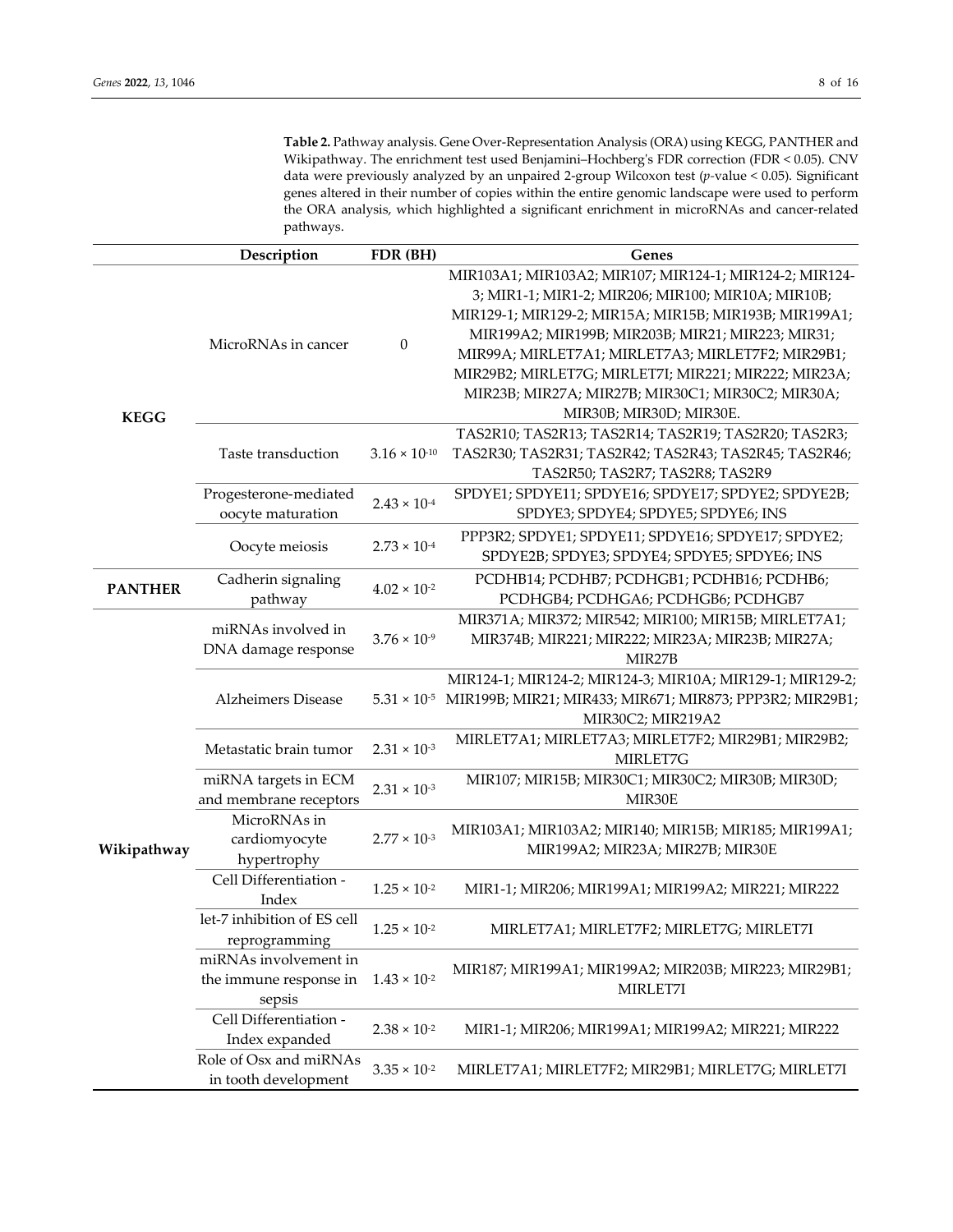# **4. Discussion**

Being theoretically more susceptible to cancer, big and long-living species need additional cancer defense molecular mechanisms. On the other hand, short-living and small-size organisms might not need them because of their lower intrinsic predisposition to cancer due to their short lifespan rate. CNVs can therefore be considered one of the multiple protection ways against tumor insurgence that can explain Peto's Paradox. In fact, we hypothesized that all cancer-resistant organisms implemented a series of molecular mechanisms to counteract their cancer predisposition, which depends on and derives from their own specific evolutionary history. We believe that CNVs that increase the onco-suppressive capacity of specific genes can be an excellent defense against tumor diseases in species at risk. Indeed, some authors have recently suggested that one of the most effective cancer-resistance strategies is represented by an augmentation in the number of copies of tumor suppressor genes [76]. In contrast, a reduced cancer-resistance rate could be caused by a selective loss of the same suppressor genes [77]. For instance, the CD52 gene (higher number of copies in the cancer prone group), a membrane glycoprotein expressed on the surface of mature lymphocytes, monocytes and dendritic cells, was one of the most significant hits of our analysis (*p-*value = 0.007). Recently, Wang and co-authors [43] identified CD52 as a key player in tumor immunity, affecting tumor behavior by regulating the associated tumor microenvironment. With the same significant *p-*value of 0.007, we also identified the SAT1 gene (higher number of copies in the cancer prone group) as one of the possible targets to be further investigated in the context of tumor onset. This gene can regulate and drive brain tumor aggressiveness, promoting molecular pathways that act in response to DNA damage and regulation of the cell cycle [44]. Another significant gene resulting from our analysis was represented by the SUMO protein family members (higher number of copies in the cancer resistant group). During cell cycle progression, many tumor suppressors and oncogenes are regulated via SUMOylation [78], a biological process that, if deregulated, can lead to genome instability and altered cell proliferation. In this context, it is evident that some tumors could be dependent on the functional SUMO pathway, but whether it is required for tumor growth remains to be established. For this reason, SUMO2, SUMO3 and SUMO4 can be potentially exploited in further anti-cancer mechanisms investigations (*p-*value = 0.024 in the present study), in order to shed light on the regulatory mechanisms underlying the activity of SUMO machinery in an oncogenic framework. Among the most significant hits, we also retrieved some genes that are already known to be tumor suppressors or oncogenes (DMD and JUND, respectively). Indeed, mutation or deregulated expression of Duchenne Muscular Dystrophy gene (DMD) is often linked to the development and progression of some major cancer types [48], such as sarcomas, carcinomas, melanomas, lymphomas and brain tumors [79,80], being a well-known tumor suppressor in different types of human cancers. On the other hand, JUND, a member of the AP-1 family that is related to MYC signaling pathway, regulates cell cycle and proliferation and its overexpression is linked to many types of cancers (PCA i.e.,) [71].

Notably, our results show that miRNAs are the most enriched gene family in discriminating between cancer-prone and cancer-resistant species. The specific role of these miRNAs is not yet fully understood, but we speculate that some of them might possess important regulatory functions aimed at defending some species (big size and long lifespan organisms) from cancer, while, at the same time, they are capable of exposing others to tumorigenesis (small-size and short-lifespan mammals). MicroRNAs (miRNAs) are small post-transcriptional molecular regulators that are able to modify gene expression levels, increasing the amount of mRNA degradation or inhibiting protein translation [81]. Since each single miRNA can regulate the expression of dozens of genes, many authors were able to correlate their activity with cell development, homeostasis and disease [82], including cancer [83,84]. Indeed, some tumorigenic events are caused by a malfunction in the heterogeneous regulatory activity of microRNAs inside the eukaryotic cells. Depending on the specific tissue and on the relationship with the immune system,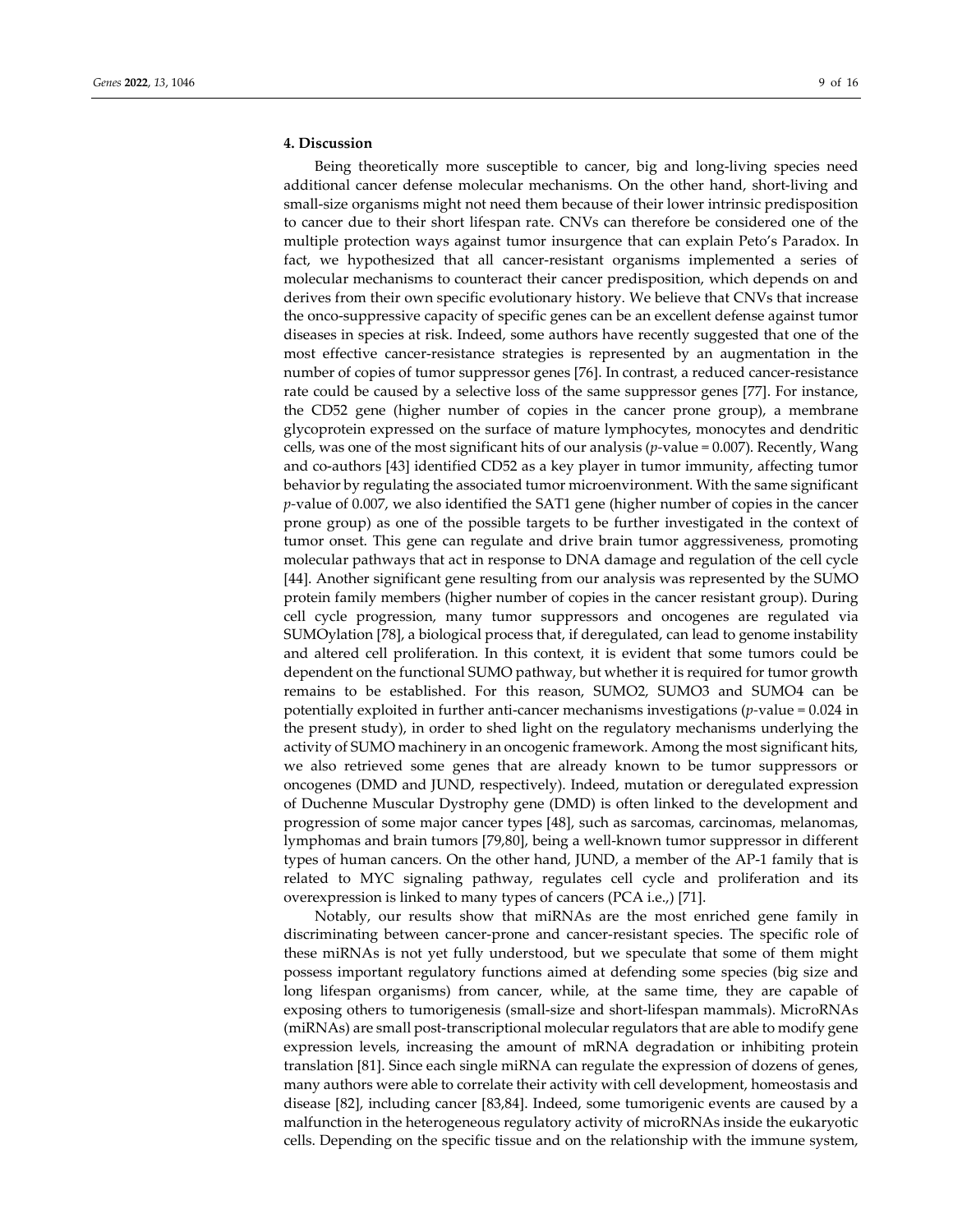they can behave both as tumor suppressors and as oncogenes [85]. Furthermore, epigenetic factors and species genetic predisposition can drive their double-sided behavior, although some of them are evolutionarily conserved within vertebrate taxonomic families [86]. Several miRNAs have already been described in the literature as oncogenes and tumor suppressors. For example, miR-424 is known to be a human tumor suppressor that can inhibit cell growth enhancing apoptosis or suppressing cell migration [45]. MiR-372, instead, can participate in WNT cancer molecular pathway [46], whereas the overexpression of miR-107, mediating p53 regulation of hypoxic signaling, can suppress tumor angiogenesis and growth in mice [50]. MiR-1 is another example of tumor suppressor microRNA that has been previously found to be significantly down-regulated in squamous carcinoma cells [64]. MiR-30b and miR-30d are considered suppressors in tumors that do not affect immune cells, whereas they have been found to be upregulated in melanoma [87]. In a similar way and for the first time, our analysis revealed several miRNAs candidates that might be involved in a mammalian species cancer predisposition (Figure 1C).

Interestingly, all the miRNAs that we have found show many more copies in the cancer-prone group as compared to the cancer-resistant species, and most of them are well-known oncogenes (miR-221, miR222, and miR-372, etc.). MiR-372, for instance, is not present in cancer-resistant species, whereas it shows multiple copies in those ones belonging to the cancer-prone group. This microRNA plays a pivotal role in the initiation of breast cancer and may activate the WNT and E2F1 pathways during the epithelial– mesenchymal transition process [46,47]. We also found an amplification of miR-221 and miR-222 in the cancer-prone category. Previous literature has extensively described these two RNAs as oncogenes, being deregulated in primary brain tumors and in acute lymphoid leukemia, among other malignancies [88,89]. According to our results, surprisingly, cancer-prone species showed the amplification of miR-15 tumor suppressor, which is known to be able to regulate cancer proliferation initiation by targeting the BCL2 gene [90,91]. Our hypothesis is that this apparent paradox may underlie a defensive role of this microRNA in those species that are, a priori, susceptible to tumor insurgence. On one hand, according to the so-called "gene dosage hypothesis", gains or losses of specific gene copies can have a dramatic impact on the fitness of a species, leading to altered phenotypes due to the change in the expression levels of the affected genes [92]. On the other hand, oncogenes amplification or tumor suppressors deletions are not always detrimental, but can recapitulate tumorigenic events, being drivers or modulators of the disease [93]. As mentioned before, in fact, differences in ecology and evolutionary history are believed to give rise to significant differences between short- and long-living animals [94], and consequently in cancer-prone and -resistant species. In 2020, Tollis and coauthors [20] showed that mammalian lifespan can be correlated to both suppressor gene and oncogene CNVs, a phenomenon that they themselves called "paradoxical". Interestingly, our analysis also leans in the same direction, suggesting that when high copy numbers of oncogenes shorten a lifespan, they must somehow be counterbalanced by higher number of copies of tumor-suppressor genes.

In this framework, the elephant's miRNAs amplification signature resembles that of the organisms of the cancer-prone group (Figure 2D,E). In fact, it showed an alteration in the copy numbers of known oncogenes, such as miR-221 and miR-222, together with miR-30b/d and miR-31. In our opinion, *Loxodonta africana* should be placed in a new category of organisms, which share both oncogenic and cancer-resistant characteristics, being also clustered as an outlier species of the cancer-resistant group (Figure 2B). During their evolution, elephants may have selected certain molecular mechanisms, such as the amplification of TP53 and pseudogenes [12,15], with the aim to defend their cells from the tumorigenic action of a high percentage of onco-miRNAs copy number amplification and high longevity. Consequently, an additional amplification in the number of tumor suppressor microRNAs would have not been sustainable/useful in terms of fitness and/or survival. The hypothesis is that species with bigger sizes and longer lifespans have an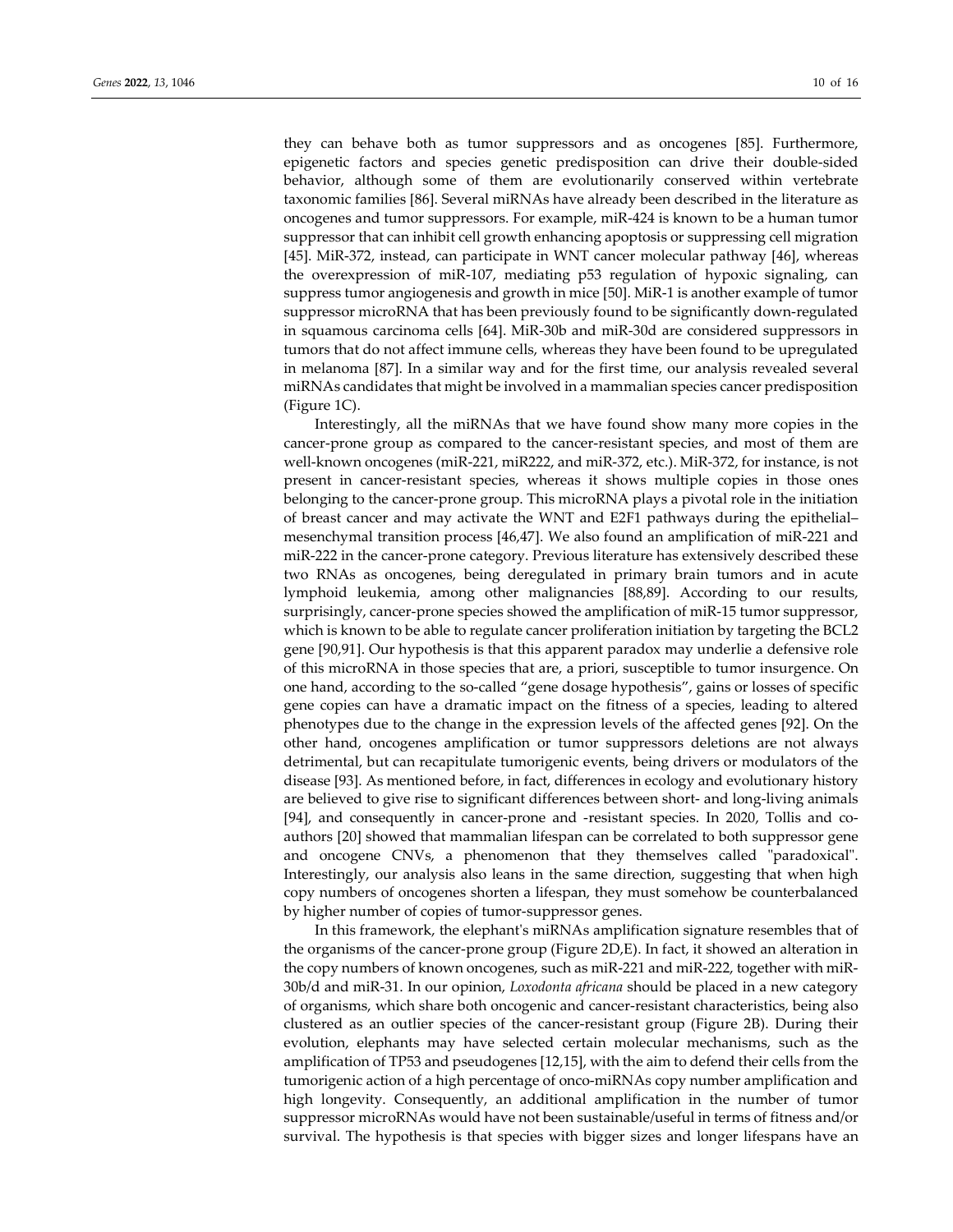expanded number of tumor-suppressor genes (TSGs), which is even higher than the one of their oncogenic counterparts. In this way, the direct elimination of oncogenes, which implies elevated costs in terms of growth and cellular functions maintenance, can be avoided, thus reducing the cancer incidence risk. In support of this, Vazquez and Lynch (2021) [76] reported that, within the Afrotheria order, the tumor-suppressor genes found in an altered number of copies were relatively lower compared to what might be expected. This finding can mirror the trade-off mechanism that natural selection has developed during evolution in order to compensate for the multi-copies effect that can lead to an increased risk of cancer, due to the unbalanced number of copies of the same genes. Indeed, long-living species might possess mechanisms that are capable of maintaining the equilibrium between proliferation and tumor control. Their regulatory networks can create positive feedbacks in which the amplification of tumor suppressor families functions as a buffer against the oncogene co-expansion, or vice-versa [20]. On the other hand, the cancer-prone organisms included in our analysis did not develop these gene defenses because they have a lower lifespan, which does not make them particularly exposed to a severe lack of fitness due to cancer progression (except in the case of *Homo sapiens* that has reached a high lifespan only recently, thanks to the advance of medicine treatments and health care).

## **5. Limitations and Future Perspectives**

Gene duplication is a fundamental process that can lead to the emergence of new phenotypic traits. Analyzing patterns of gene copy number alterations across the genome of large and long-living organisms may reveal new insights about the mechanisms underlying cancer resistance in mammals [12,20,94]. Here, we have developed a simple way to test the hypothesis that CNVs confer protection or increase vulnerability to cancer among species. Using the absolute number of copies of each gene by species, we were able to identify, for the first time, an alteration in miRNA CNVs that are overrepresented and enriched in molecular pathways related to cancer. Further analyses will help to validate these findings by better defining the correlation between miRNAs and their targets. Nowadays, the current challenge is to develop and optimize new experimental design and strategies to be used in human [95] and veterinary biomedical research. Indeed, whenever a potential cancer-suppression mechanism is discovered in a species, there is the real possibility of identifying a new molecular target or therapeutic approach. Therefore, the investigation of genomic alterations, such as CNVs, can direct clinical research towards the discovery of new toolkits able to guide scientists towards the exploration of more focused research topics, such as, for example, specific microRNAs or their targets [96,97].

**Supplementary Materials:** The following are available online at www.mdpi.com/article/10.3390/genes13061046/s1. Table S1: Species description. List of the 9 species included in our analysis; Tables S2: Cancer Prone vs Cancer Resistant: a two-group statistical comparison. List of the significant hits resulting from the unpaired 2-group Wilcoxon test (*p-*value < 0.05) applied on the genomic CNVs landscape of the selected species; Tables S3: Cancer Prone vs Cancer Resistant: a two-group statistical comparison. List of the significant microRNAs resulting from the unpaired 2-group wilcoxon test (p-value <0.05) applied on the total genomic CNVs landscape of the selected species; Table S4: Pathway analysis—extended version. Gene Over-Representation Analysis (ORA). The enrichment test used Benjamini-Hochberg's FDR correction (FDR < 0.05). CNVs data were previously analyzed by an unpaired 2-group wilcoxon test (*p-*value < 0.05); Figure S1: MicroRNAs in cancer interaction graph. Figure S2: Heatmap of all the significant genes, clustered with Euclidean distance and ward linkage; Figure S3: Heatmap of all the significant genes, clustered with Euclidean distance and complete linkage; Figure S4: Heatmap of the significant MicroRNAs, clustered with Euclidean distance and ward linkage; File S1: PGLS modelling results: Cancer incidence rate ~ significant miRNAs CNVs.

**Author Contributions:** Conceptualization, C.V. and C.T.; methodology, C.V. and C.T.; F.B., F.M., R.M., V.P., established the bioinformatical resource used to generate the data; C.V., F.B., M.D.C.,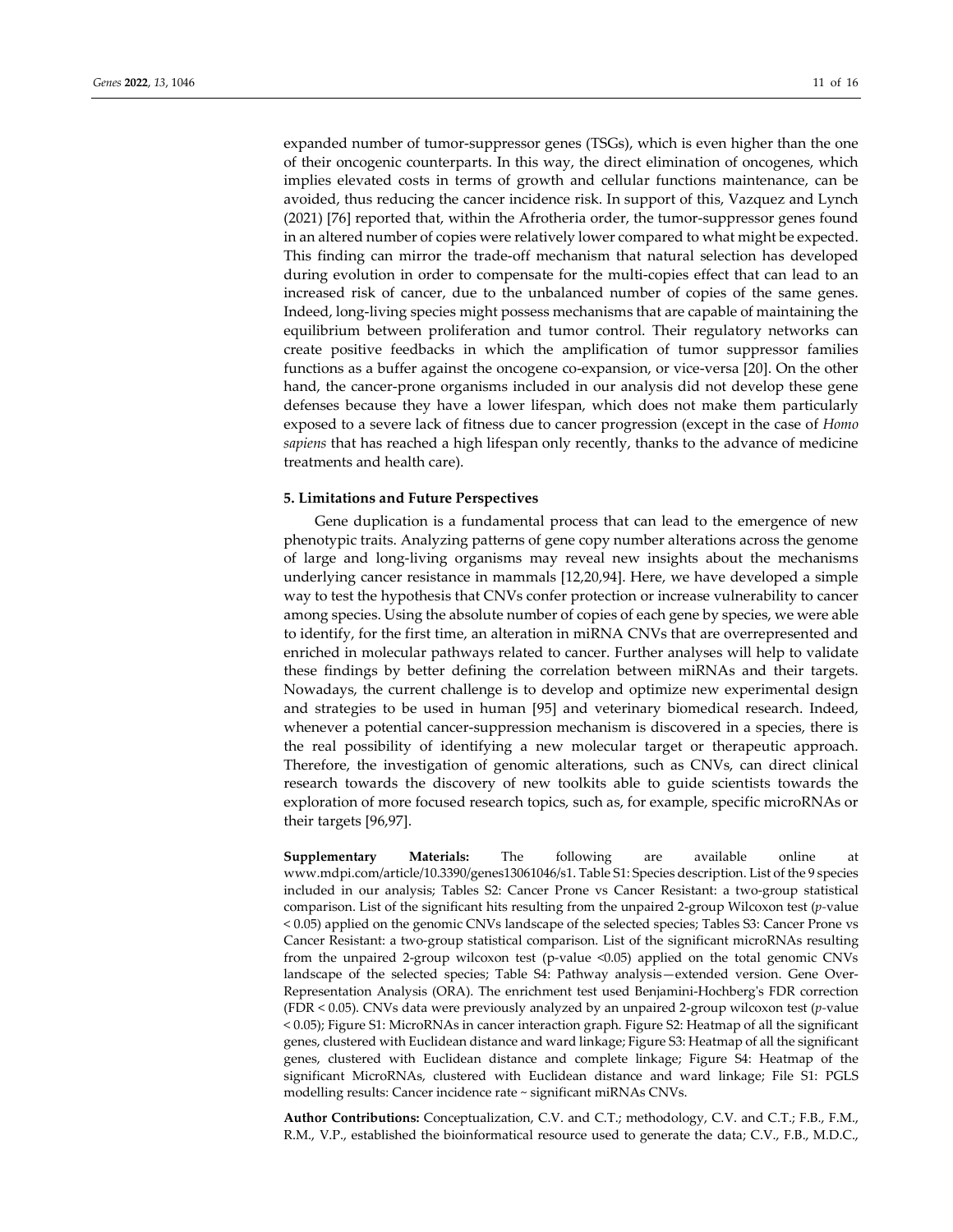F.M., R.M., V.P., C.T., performed the analysis and the investigation; data curation, C.V., F.B., V.P.; data interpretation, C.V., M.D.C.; writing—original draft preparation, C.V., C.T.; writing—review and editing, C.V., C.T., M.D.C., F.M., R.M., G.L.; supervision, C.T., F.M., R.M., G.L.; funding acquisition, C.T. All authors have read and agreed to the published version of the manuscript.

**Funding:** This research was supported by the University of Padua through M.A.P.S. Department under the program BIRD213010/21.

**Data Availability Statement:** All data necessary for confirming the conclusions of the article are present within the article, figures, tables, and its Supplementary Materials.

**Acknowledgments:** We thank Nicoletta Bianchi for critical reading of our manuscript and for her precious suggestions.

**Conflicts of Interest:** The authors declare no conflict of interest.

## **References**

- 1. Serrano, M. Unraveling the Links between Cancer and Aging. *Carcinogenesis* **2016**, *37*, 107–107, doi:10.1093/carcin/bgv100.
- 2. Peto, R.; Roe, F.J.; Lee, P.N.; Levy, L.; Clack, J. Cancer and Ageing in Mice and Men. *Br. J. Cancer* **1975**, *32*, 411–426, doi:10.1038/bjc.1975.242.
- 3. Buffenstein, R. Negligible Senescence in the Longest Living Rodent, the Naked Mole-Rat: Insights from a Successfully Aging Species. *J. Comp. Physiol. B* **2008**, *178*, 439–445, doi:10.1007/s00360-007-0237-5.
- 4. Liang, S.; Mele, J.; Wu, Y.; Buffenstein, R.; Hornsby, P.J. Resistance to Experimental Tumorigenesis in Cells of a Long-Lived Mammal, the Naked Mole-Rat (Heterocephalus Glaber): Oncogene Resistance in Naked Mole-Rat Cells. *Aging Cell* **2010**, *9*, 626– 635, doi:10.1111/j.1474-9726.2010.00588.x.
- 5. Kim, E.B.; Fang, X.; Fushan, A.A.; Huang, Z.; Lobanov, A.V.; Han, L.; Marino, S.M.; Sun, X.; Turanov, A.A.; Yang, P.; et al. Genome Sequencing Reveals Insights into Physiology and Longevity of the Naked Mole Rat. *Nature* **2011**, *479*, 223–227, doi:10.1038/nature10533.
- 6. Seluanov, A.; Hine, C.; Azpurua, J.; Feigenson, M.; Bozzella, M.; Mao, Z.; Catania, K.C.; Gorbunova, V. Hypersensitivity to Contact Inhibition Provides a Clue to Cancer Resistance of Naked Mole-Rat. *Proc. Natl. Acad. Sci.* **2009**, *106*, 19352–19357, doi:10.1073/pnas.0905252106.
- 7. Lipman, R.; Galecki, A.; Burke, D.T.; Miller, R.A. Genetic Loci That Influence Cause of Death in a Heterogeneous Mouse Stock. *J. Gerontol. A. Biol. Sci. Med. Sci.* **2004**, *59*, B977–B983, doi:10.1093/gerona/59.10.B977.
- 8. Boddy, A.M.; Harrison, T.M.; Abegglen, L.M. Comparative Oncology: New Insights into an Ancient Disease. *iScience* **2020**, *23*, 101373, doi:10.1016/j.isci.2020.101373.
- 9. Wilkinson, G.S.; Adams, D.M. Recurrent Evolution of Extreme Longevity in Bats. *Biol. Lett.* **2019**, *15*, 20180860, doi:10.1098/rsbl.2018.0860.
- 10. Tollis, M.; Schiffman, J.D.; Boddy, A.M. Evolution of Cancer Suppression as Revealed by Mammalian Comparative Genomics. *Curr. Opin. Genet. Dev.* **2017**, *42*, 40–47, doi:10.1016/j.gde.2016.12.004.
- 11. Wang, L.-F.; Walker, P.J.; Poon, L.L.M. Mass Extinctions, Biodiversity and Mitochondrial Function: Are Bats 'Special' as Reservoirs for Emerging Viruses? *Curr. Opin. Virol.* **2011**, *1*, 649–657, doi:10.1016/j.coviro.2011.10.013.
- 12. Abegglen, L.M.; Caulin, A.F.; Chan, A.; Lee, K.; Robinson, R.; Campbell, M.S.; Kiso, W.K.; Schmitt, D.L.; Waddell, P.J.; Bhaskara, S.; et al. Potential Mechanisms for Cancer Resistance in Elephants and Comparative Cellular Response to DNA Damage in Humans. *JAMA* **2015**, *314*, 1850, doi:10.1001/jama.2015.13134.
- 13. Ferlay, J.; Soerjomataram, I.; Dikshit, R.; Eser, S.; Mathers, C.; Rebelo, M.; Parkin, D.M.; Forman, D.; Bray, F. Cancer Incidence and Mortality Worldwide: Sources, Methods and Major Patterns in GLOBOCAN 2012: Globocan 2012. *Int. J. Cancer* **2015**, *136*, E359–E386, doi:10.1002/ijc.29210.
- 14. Tian, X.; Seluanov, A.; Gorbunova, V. Molecular Mechanisms Determining Lifespan in Short- and Long-Lived Species. *Trends Endocrinol. Metab.* **2017**, *28*, 722–734, doi:10.1016/j.tem.2017.07.004.
- 15. Sulak, M.; Fong, L.; Mika, K.; Chigurupati, S.; Yon, L.; Mongan, N.P.; Emes, R.D.; Lynch, V.J. TP53 Copy Number Expansion Is Associated with the Evolution of Increased Body Size and an Enhanced DNA Damage Response in Elephants. *eLife* **2016**, *5*, e11994, doi:10.7554/eLife.11994.
- 16. Caulin, A.F.; Maley, C.C. Peto's Paradox: Evolution's Prescription for Cancer Prevention. *Trends Ecol. Evol.* **2011**, *26*, 175–182, doi:10.1016/j.tree.2011.01.002.
- 17. Feuk, L.; Carson, A.R.; Scherer, S.W. Structural Variation in the Human Genome. *Nat. Rev. Genet.* **2006**, *7*, 85–97, doi:10.1038/nrg1767.
- 18. Stratton, M.R.; Campbell, P.J.; Futreal, P.A. The Cancer Genome. *Nature* **2009**, *458*, 719–724, doi:10.1038/nature07943.
- 19. Tollis, M.; Boddy, A.M.; Maley, C.C. Peto's Paradox: How Has Evolution Solved the Problem of Cancer Prevention? *BMC Biol.* **2017**, *15*, 60, doi:10.1186/s12915-017-0401-7.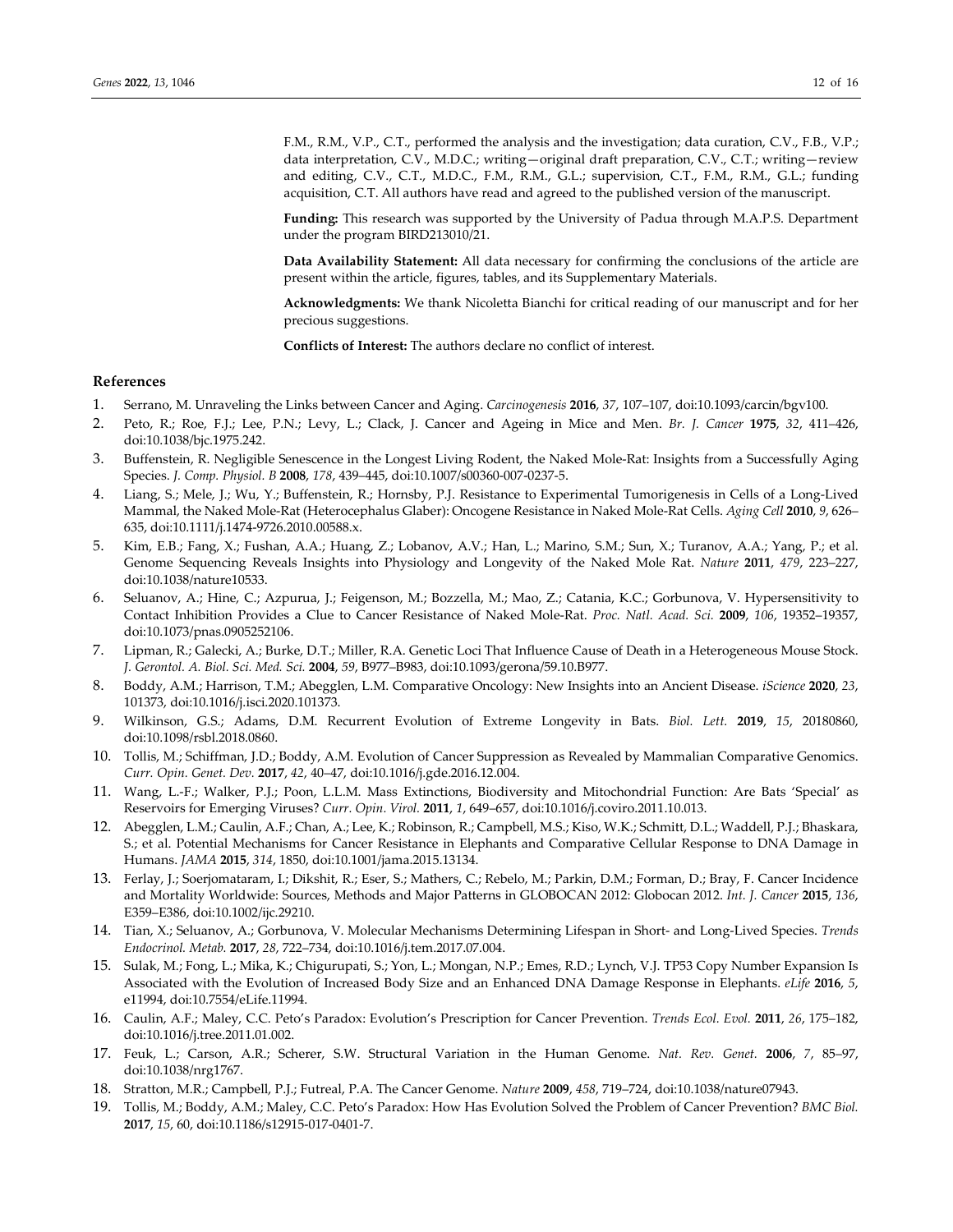- 20. Tollis, M.; Schneider-Utaka, A.K.; Maley, C.C. The Evolution of Human Cancer Gene Duplications across Mammals. *Mol. Biol. Evol.* **2020**, *37*, 2875–2886, doi:10.1093/molbev/msaa125.
- 21. Boddy, A.M.; Abegglen, L.M.; Pessier, A.P.; Aktipis, A.; Schiffman, J.D.; Maley, C.C.; Witte, C. Lifetime Cancer Prevalence and Life History Traits in Mammals. *Evol. Med. Public Health* **2020**, *2020*, 187–195, doi:10.1093/emph/eoaa015.
- 22. Beroukhim, R.; Mermel, C.H.; Porter, D.; Wei, G.; Raychaudhuri, S.; Donovan, J.; Barretina, J.; Boehm, J.S.; Dobson, J.; Urashima, M.; et al. The Landscape of Somatic Copy-Number Alteration across Human Cancers. *Nature* **2010**, *463*, 899–905, doi:10.1038/nature08822.
- 23. Bignell, G.R.; Greenman, C.D.; Davies, H.; Butler, A.P.; Edkins, S.; Andrews, J.M.; Buck, G.; Chen, L.; Beare, D.; Latimer, C.; et al. Signatures of Mutation and Selection in the Cancer Genome. *Nature* **2010**, *463*, 893–898, doi:10.1038/nature08768.
- 24. Iskow, R.C.; Gokcumen, O.; Lee, C. Exploring the Role of Copy Number Variants in Human Adaptation. *Trends Genet.* **2012**, *28*, 245–257, doi:10.1016/j.tig.2012.03.002.
- 25. Vischioni, C.; Bove, F.; Mandreoli, F.; Martoglia, R.; Pisi, V.; Taccioli, C. Visual Exploratory Data Analysis for Copy Number Variation Studies in Biomedical Research. *Big Data Res.* **2022**, *27*, 100298, doi:10.1016/j.bdr.2021.100298.
- 26. Howe, K.L.; Achuthan, P.; Allen, J.; Allen, J.; Alvarez-Jarreta, J.; Amode, M.R.; Armean, I.M.; Azov, A.G.; Bennett, R.; Bhai, J.; et al. Ensembl 2021. *Nucleic Acids Res.* **2021**, *49*, D884–D891, doi:10.1093/nar/gkaa942.
- 27. Herrero, J.; Muffato, M.; Beal, K.; Fitzgerald, S.; Gordon, L.; Pignatelli, M.; Vilella, A.J.; Searle, S.M.J.; Amode, R.; Brent, S.; et al. Ensembl Comparative Genomics Resources. **2016**, *2016*, 17.
- 28. De Bie, T.; Cristianini, N.; Demuth, J.P.; Hahn, M.W. CAFE: A Computational Tool for the Study of Gene Family Evolution. *Bioinformatics* **2006**, *22*, 1269–1271, doi:10.1093/bioinformatics/btl097.
- 29. Seluanov, A.; Gladyshev, V.N.; Vijg, J.; Gorbunova, V. Mechanisms of Cancer Resistance in Long-Lived Mammals. *Nat. Rev. Cancer* **2018**, *18*, 433–441, doi:10.1038/s41568-018-0004-9.
- 30. Lagunas-Rangel, F.A. Cancer-Free Aging: Insights from Spalax Ehrenbergi Superspecies. *Ageing Res. Rev.* **2018**, *47*, 18–23, doi:10.1016/j.arr.2018.06.004.
- 31. Ma, S.; Gladyshev, V.N. Molecular Signatures of Longevity: Insights from Cross-Species Comparative Studies. *Semin. Cell Dev. Biol.* **2017**, *70*, 190–203, doi:10.1016/j.semcdb.2017.08.007.
- 32. Gorbunova, V.; Hine, C.; Tian, X.; Ablaeva, J.; Gudkov, A.V.; Nevo, E.; Seluanov, A. Cancer Resistance in the Blind Mole Rat Is Mediated by Concerted Necrotic Cell Death Mechanism. *Proc. Natl. Acad. Sci.* **2012**, *109*, 19392–19396, doi:10.1073/pnas.1217211109.
- 33. Shepard, A.; Kissil, J.L. The Use of Non-Traditional Models in the Study of Cancer Resistance—the Case of the Naked Mole Rat. *Oncogene* **2020**, *39*, 5083–5097, doi:10.1038/s41388-020-1355-8.
- 34. Orme, D. The Caper Package: Comparative Analysis of Phylogenetics and Evolution in R. 36.
- 35. Upham, N.S.; Esselstyn, J.A.; Jetz, W. Inferring the Mammal Tree: Species-Level Sets of Phylogenies for Questions in Ecology, Evolution, and Conservation. *PLOS Biol.* **2019**, *17*, e3000494, doi:10.1371/journal.pbio.3000494.
- 36. Letunic, I.; Bork, P. Interactive Tree Of Life (ITOL) v5: An Online Tool for Phylogenetic Tree Display and Annotation. *Nucleic Acids Res.* **2021**, *49*, W293–W296, doi:10.1093/nar/gkab301.
- 37. Postma, M.; Goedhart, J. PlotsOfData—A Web App for Visualizing Data Together with Their Summaries. *PLOS Biol.* **2019**, *17*, e3000202, doi:10.1371/journal.pbio.3000202.
- 38. Spitzer, M.; Wildenhain, J.; Rappsilber, J.; Tyers, M. BoxPlotR: A Web Tool for Generation of Box Plots. *Nat. Methods* **2014**, *11*, 121–122, doi:10.1038/nmeth.2811.
- 39. Metsalu, T.; Vilo, J. ClustVis: A Web Tool for Visualizing Clustering of Multivariate Data Using Principal Component Analysis and Heatmap. *Nucleic Acids Res.* **2015**, *43*, W566–W570, doi:10.1093/nar/gkv468.
- 40. Kern, F.; Aparicio-Puerta, E.; Li, Y.; Fehlmann, T.; Kehl, T.; Wagner, V.; Ray, K.; Ludwig, N.; Lenhof, H.-P.; Meese, E.; et al. MiRTargetLink 2.0—Interactive MiRNA Target Gene and Target Pathway Networks. *Nucleic Acids Res.* **2021**, *49*, W409–W416, doi:10.1093/nar/gkab297.
- 41. Liao, Y.; Wang, J.; Jaehnig, E.J.; Shi, Z.; Zhang, B. WebGestalt 2019: Gene Set Analysis Toolkit with Revamped UIs and APIs. *Nucleic Acids Res.* **2019**, *47*, W199–W205, doi:10.1093/nar/gkz401.
- 42. Khatri, P.; Sirota, M.; Butte, A.J. Ten Years of Pathway Analysis: Current Approaches and Outstanding Challenges. *PLoS Comput. Biol.* **2012**, *8*, e1002375, doi:10.1371/journal.pcbi.1002375.
- 43. Wang, J.; Zhang, G.; Sui, Y.; Yang, Z.; Chu, Y.; Tang, H.; Guo, B.; Zhang, C.; Wu, C. CD52 Is a Prognostic Biomarker and Associated With Tumor Microenvironment in Breast Cancer. *Front. Genet.* **2020**, *11*, 578002, doi:10.3389/fgene.2020.578002.
- 44. Thakur, V.S.; Aguila, B.; Brett-Morris, A.; Creighton, C.J.; Welford, S.M. Spermidine/Spermine N1-Acetyltransferase 1 Is a Gene-Specific Transcriptional Regulator That Drives Brain Tumor Aggressiveness. *Oncogene* **2019**, *38*, 6794–6800, doi:10.1038/s41388- 019-0917-0.
- 45. Xu, J.; Li, Y.; Wang, F.; Wang, X.; Cheng, B.; Ye, F.; Xie, X.; Zhou, C.; Lu, W. Suppressed MiR-424 Expression via Upregulation of Target Gene Chk1 Contributes to the Progression of Cervical Cancer. *Oncogene* **2013**, *32*, 976–987, doi:10.1038/onc.2012.121.
- 46. Fan, X.; Huang, X.; Li, Z.; Ma, X. MicroRNA-372-3p Promotes the Epithelial-Mesenchymal Transition in Breast Carcinoma by Activating the Wnt Pathway. 7.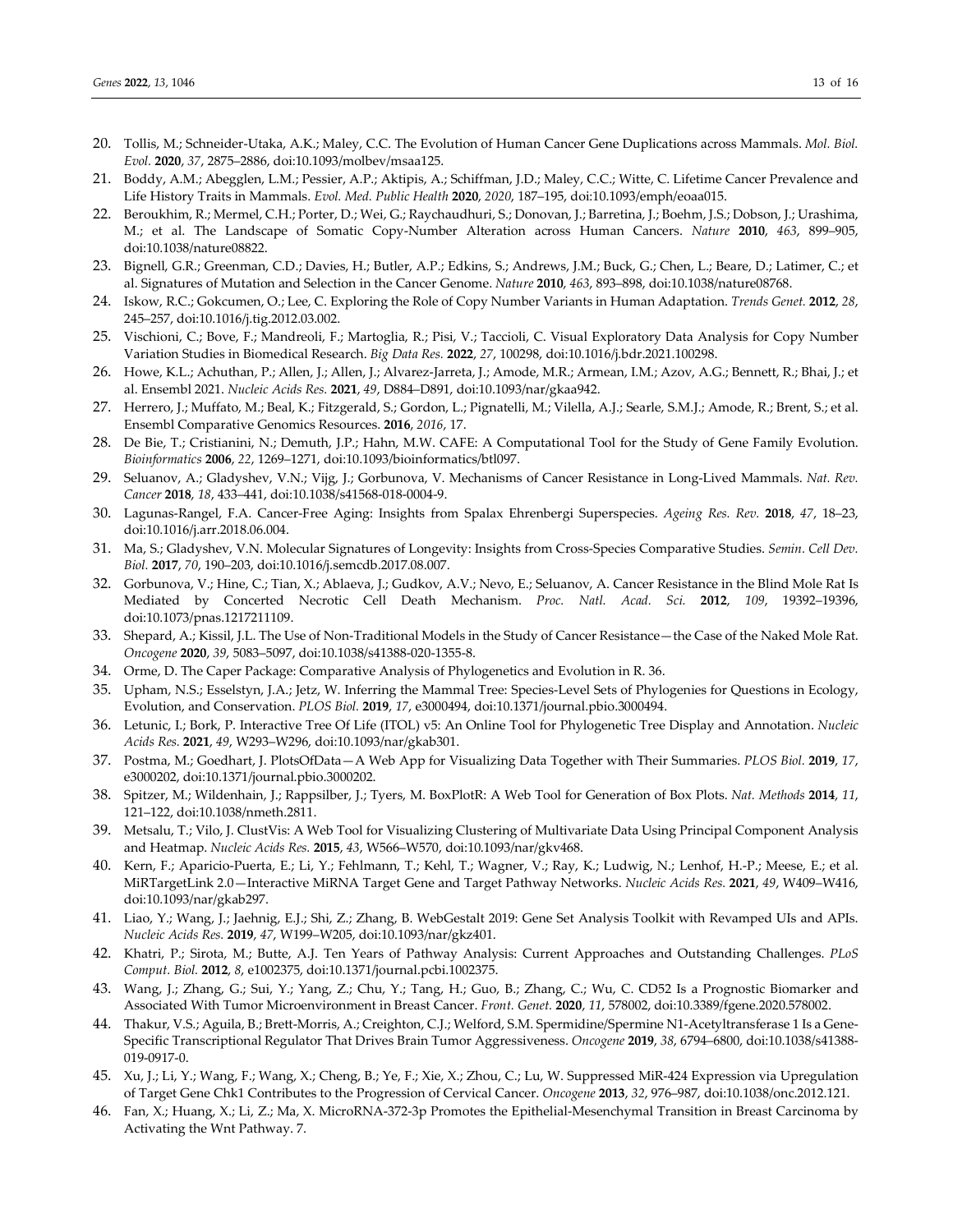- 47. Sun, H.; Gao, D. Propofol Suppresses Growth, Migration and Invasion of A549 Cells by down-Regulation of MiR-372. *BMC Cancer* **2018**, *18*, 1252, doi:10.1186/s12885-018-5175-y.
- 48. Jones, L.; Naidoo, M.; Machado, L.R.; Anthony, K. The Duchenne Muscular Dystrophy Gene and Cancer. *Cell. Oncol.* **2021**, *44*, 19–32, doi:10.1007/s13402-020-00572-y.
- 49. Spilka, R.; Ernst, C.; Mehta, A.K.; Haybaeck, J. Eukaryotic Translation Initiation Factors in Cancer Development and Progression. *Cancer Lett.* **2013**, *340*, 9–21, doi:10.1016/j.canlet.2013.06.019.
- 50. Yamakuchi, M.; Lotterman, C.D.; Bao, C.; Hruban, R.H.; Karim, B.; Mendell, J.T.; Huso, D.; Lowenstein, C.J. P53-Induced MicroRNA-107 Inhibits HIF-1 and Tumor Angiogenesis. *Proc. Natl. Acad. Sci.* **2010**, *107*, 6334–6339, doi:10.1073/pnas.0911082107.
- 51. Turco, C.; Donzelli, S.; Fontemaggi, G. MiR-15/107 MicroRNA Gene Group: Characteristics and Functional Implications in Cancer. *Front. Cell Dev. Biol.* **2020**, *8*, 427, doi:10.3389/fcell.2020.00427.
- 52. Wang, P.; Chen, L.; Zhang, J.; Chen, H.; Fan, J.; Wang, K.; Luo, J.; Chen, Z.; Meng, Z.; Liu, L. Methylation-Mediated Silencing of the MiR-124 Genes Facilitates Pancreatic Cancer Progression and Metastasis by Targeting Rac1. *Oncogene* **2014**, *33*, 514–524, doi:10.1038/onc.2012.598.
- 53. Müller, S.; Ledl, A.; Schmidt, D. SUMO: A Regulator of Gene Expression and Genome Integrity. *Oncogene* **2004**, *23*, 1998–2008, doi:10.1038/sj.onc.1207415.
- 54. Schneeweis, C.; Hassan, Z.; Schick, M.; Keller, U.; Schneider, G. The SUMO Pathway in Pancreatic Cancer: Insights and Inhibition. *Br. J. Cancer* **2021**, *124*, 531–538, doi:10.1038/s41416-020-01119-6.
- 55. Wen, S.-Y.; Lin, Y.; Yu, Y.-Q.; Cao, S.-J.; Zhang, R.; Yang, X.-M.; Li, J.; Zhang, Y.-L.; Wang, Y.-H.; Ma, M.-Z.; et al. MiR-506 Acts as a Tumor Suppressor by Directly Targeting the Hedgehog Pathway Transcription Factor Gli3 in Human Cervical Cancer. *Oncogene* **2015**, *34*, 717–725, doi:10.1038/onc.2014.9.
- 56. Zhai, Q.; Zhou, L.; Zhao, C.; Wan, J.; Yu, Z.; Guo, X.; Qin, J.; Chen, J.; Lu, R. Identification of MiR-508-3p and MiR-509-3p That Are Associated with Cell Invasion and Migration and Involved in the Apoptosis of Renal Cell Carcinoma. *Biochem. Biophys. Res. Commun.* **2012**, *419*, 621–626, doi:10.1016/j.bbrc.2012.02.060.
- 57. Squadrito, M.L.; Pucci, F.; Magri, L.; Moi, D.; Gilfillan, G.D.; Ranghetti, A.; Casazza, A.; Mazzone, M.; Lyle, R.; Naldini, L.; et al. MiR-511-3p Modulates Genetic Programs of Tumor-Associated Macrophages. *Cell Rep.* **2012**, *1*, 141–154, doi:10.1016/j.celrep.2011.12.005.
- 58. Ren, L.-L.; Yan, T.-T.; Shen, C.-Q.; Tang, J.-Y.; Kong, X.; Wang, Y.-C.; Chen, J.; Liu, Q.; He, J.; Zhong, M.; et al. The Distinct Role of Strand-Specific MiR-514b-3p and MiR-514b-5p in Colorectal Cancer Metastasis. *Cell Death Dis.* **2018**, *9*, 687, doi:10.1038/s41419-018-0732-5.
- 59. Chen, Q.; Zhou, W.; Han, T.; Du, S.; Li, Z.; Zhang, Z.; Shan, G.; Kong, C. MiR-378 Suppresses Prostate Cancer Cell Growth through Downregulation of MAPK1 in Vitro and in Vivo. *Tumor Biol.* **2016**, *37*, 2095–2103, doi:10.1007/s13277-015-3996-8.
- 60. Zhu, W.; Xue, Y.; Liang, C.; Zhang, R.; Zhang, Z.; Li, H.; Su, D.; Liang, X.; Zhang, Y.; Huang, Q.; et al. S100A16 Promotes Cell Proliferation and Metastasis via AKT and ERK Cell Signaling Pathways in Human Prostate Cancer. *Tumor Biol.* **2016**, *37*, 12241– 12250, doi:10.1007/s13277-016-5096-9.
- 61. Miremadi, A.; Oestergaard, M.Z.; Pharoah, P.D.P.; Caldas, C. Cancer Genetics of Epigenetic Genes. *Hum. Mol. Genet.* **2007**, *16*, R28–R49, doi:10.1093/hmg/ddm021.
- 62. Zhang, Z.; Liu, M.; Hu, Q.; Xu, W.; Liu, W.; Ye, Z.; Fan, G.; Xu, X.; Yu, X.; Ji, S.; et al. FGFBP1, a Downstream Target of the FBW7/c-Myc Axis, Promotes Cell Proliferation and Migration in Pancreatic Cancer. 16.
- 63. Xian, S.; Shang, D.; Kong, G.; Tian, Y. FOXJ1 Promotes Bladder Cancer Cell Growth and Regulates Warburg Effect. *Biochem. Biophys. Res. Commun.* **2018**, *495*, 988–994, doi:10.1016/j.bbrc.2017.11.063.
- 64. Nohata, N.; Sone, Y.; Hanazawa, T.; Fuse, M.; Kikkawa, N.; Yoshino, H.; Chiyomaru, T.; Kawakami, K.; Enokida, H.; Nakagawa, M.; et al. MiR-1 as a Tumor Suppressive MicroRNA Targeting TAGLN2 in Head and Neck Squamous Cell Carcinoma. *Oncotarget* **2011**, *2*, 29–42, doi:10.18632/oncotarget.213.
- 65. Zhang, L.; Liu, X.; Jin, H.; Guo, X.; Xia, L.; Chen, Z.; Bai, M.; Liu, J.; Shang, X.; Wu, K.; et al. MiR-206 Inhibits Gastric Cancer Proliferation in Part by Repressing CyclinD2. *Cancer Lett.* **2013**, *332*, 94–101, doi:10.1016/j.canlet.2013.01.023.
- 66. Wu, Z.; Wu, Q.; Wang, C.; Wang, X.; Huang, J.; Zhao, J.; Mao, S.; Zhang, G.; Xu, X.; Zhang, N. MiR-340 Inhibition of Breast Cancer Cell Migration and Invasion through Targeting of Oncoprotein c-Met. *Cancer* **2011**, *117*, 2842–2852, doi:10.1002/cncr.25860.
- 67. Kureel, J.; Dixit, M.; Tyagi, A.M.; Mansoori, M.N.; Srivastava, K.; Raghuvanshi, A.; Maurya, R.; Trivedi, R.; Goel, A.; Singh, D. MiR-542-3p Suppresses Osteoblast Cell Proliferation and Differentiation, Targets BMP-7 Signaling and Inhibits Bone Formation. *Cell Death Dis.* **2014**, *5*, e1050–e1050, doi:10.1038/cddis.2014.4.
- 68. Cano, C.E.; Hamidi, T.; Sandi, M.J.; Iovanna, J.L. Nupr1: The Swiss-Knife of Cancer. *J. Cell. Physiol.* **2011**, *226*, 1439–1443, doi:10.1002/jcp.22324.
- 69. Peters, K.M.; Carlson, B.A.; Gladyshev, V.N.; Tsuji, P.A. Selenoproteins in Colon Cancer. *Free Radic. Biol. Med.* **2018**, *127*, 14–25, doi:10.1016/j.freeradbiomed.2018.05.075.
- 70. Yim, S.H.; Clish, C.B.; Gladyshev, V.N. Selenium Deficiency Is Associated with Pro-Longevity Mechanisms. *Cell Rep.* **2019**, *27*, 2785-2797.e3, doi:10.1016/j.celrep.2019.05.001.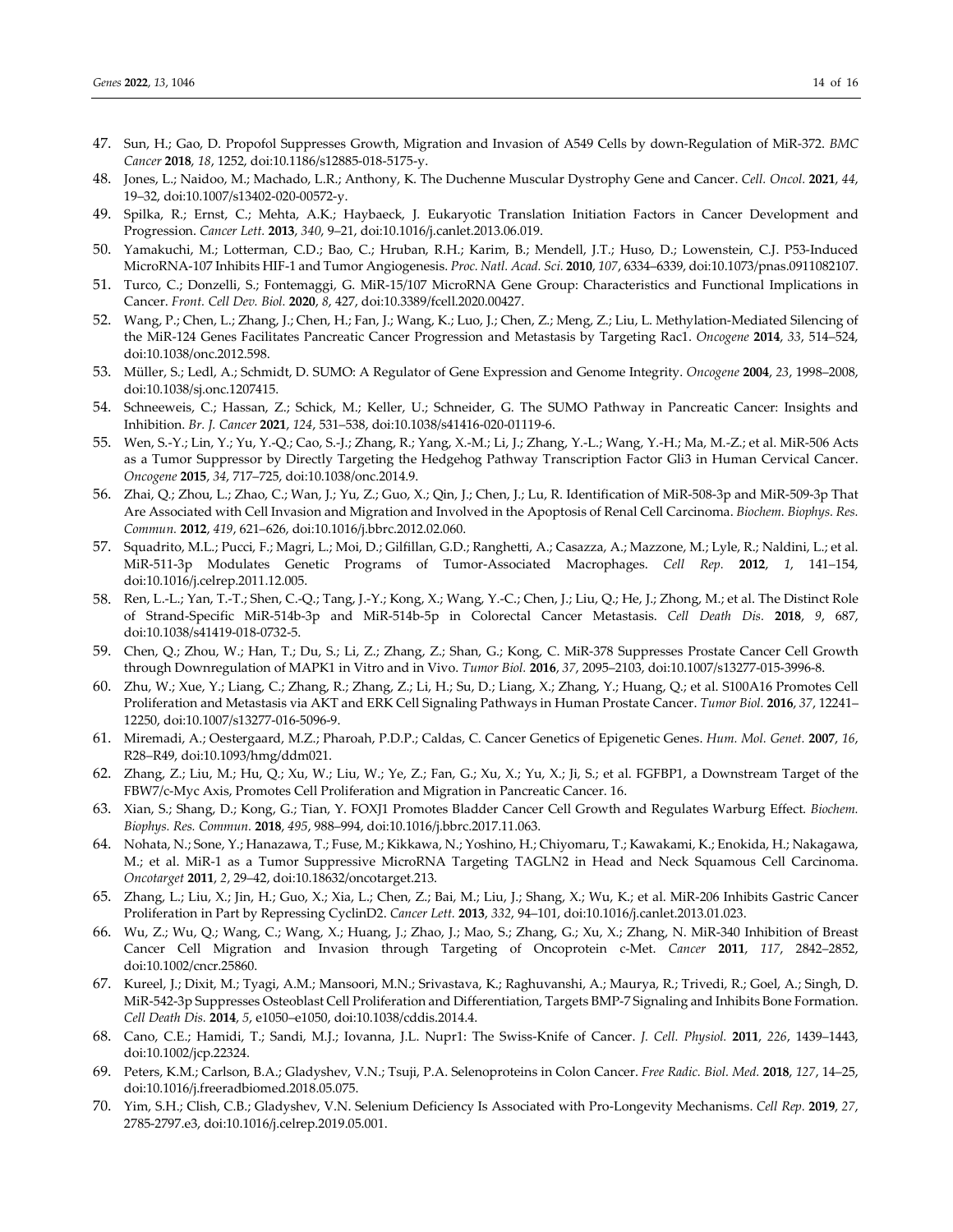- 71. Elliott, B.; Millena, A.C.; Matyunina, L.; Zhang, M.; Zou, J.; Wang, G.; Zhang, Q.; Bowen, N.; Eaton, V.; Webb, G.; et al. Essential Role of JunD in Cell Proliferation Is Mediated via MYC Signaling in Prostate Cancer Cells. *Cancer Lett.* **2019**, *448*, 155–167, doi:10.1016/j.canlet.2019.02.005.
- 72. Kanehisa, M. Toward Understanding the Origin and Evolution of Cellular Organisms. *Protein Sci.* **2019**, *28*, 1947–1951, doi:10.1002/pro.3715.
- 73. Martens, M.; Ammar, A.; Riutta, A.; Waagmeester, A.; Slenter, D.N.; Hanspers, K.; A. Miller, R.; Digles, D.; Lopes, E.N.; Ehrhart, F.; et al. WikiPathways: Connecting Communities. *Nucleic Acids Res.* **2021**, *49*, D613–D621, doi:10.1093/nar/gkaa1024.
- 74. Thomas, P.D. PANTHER: A Library of Protein Families and Subfamilies Indexed by Function. *Genome Res.* **2003**, *13*, 2129–2141, doi:10.1101/gr.772403.
- 75. Kourtidis, A.; Lu, R.; Pence, L.J.; Anastasiadis, P.Z. A Central Role for Cadherin Signaling in Cancer. *Exp. Cell Res.* **2017**, *358*, 78– 85, doi:10.1016/j.yexcr.2017.04.006.
- 76. Vazquez, J.M.; Lynch, V.J. Pervasive Duplication of Tumor Suppressors in Afrotherians during the Evolution of Large Bodies and Reduced Cancer Risk. *eLife* **2021**, *10*, e65041, doi:10.7554/eLife.65041.
- 77. Glenfield, C.; Innan, H. Gene Duplication and Gene Fusion Are Important Drivers of Tumourigenesis during Cancer Evolution. *Genes* **2021**, *12*, 1376, doi:10.3390/genes12091376.
- 78. Eifler, K.; Vertegaal, A.C.O. SUMOylation-Mediated Regulation of Cell Cycle Progression and Cancer. *Trends Biochem. Sci.* **2015**, *40*, 779–793, doi:10.1016/j.tibs.2015.09.006.
- 79. Gallia, G.L.; Zhang, M.; Ning, Y.; Haffner, M.C.; Batista, D.; Binder, Z.A.; Bishop, J.A.; Hann, C.L.; Hruban, R.H.; Ishii, M.; et al. Genomic Analysis Identifies Frequent Deletions of Dystrophin in Olfactory Neuroblastoma. *Nat. Commun.* **2018**, *9*, 5410, doi:10.1038/s41467-018-07578-z.
- 80. Ruggieri, S.; De Giorgis, M.; Annese, T.; Tamma, R.; Notarangelo, A.; Marzullo, A.; Senetta, R.; Cassoni, P.; Notarangelo, M.; Ribatti, D.; et al. Dp71 Expression in Human Glioblastoma. *Int. J. Mol. Sci.* **2019**, *20*, 5429, doi:10.3390/ijms20215429.
- 81. Schmiedel, J.M.; Klemm, S.L.; Zheng, Y.; Sahay, A.; Blüthgen, N.; Marks, D.S.; van Oudenaarden, A. MicroRNA Control of Protein Expression Noise. *Science* **2015**, *348*, 128–132, doi:10.1126/science.aaa1738.
- 82. Martinez-Sanchez, A.; Murphy, C. MicroRNA Target Identification—Experimental Approaches. *Biology* **2013**, *2*, 189–205, doi:10.3390/biology2010189.
- 83. Jansson, M.D.; Lund, A.H. MicroRNA and Cancer. *Mol. Oncol.* **2012**, *6*, 590–610, doi:10.1016/j.molonc.2012.09.006.
- 84. Iorio, M.V.; Visone, R.; Di Leva, G.; Donati, V.; Petrocca, F.; Casalini, P.; Taccioli, C.; Volinia, S.; Liu, C.-G.; Alder, H.; et al. MicroRNA Signatures in Human Ovarian Cancer. *Cancer Res.* **2007**, *67*, 8699–8707, doi:10.1158/0008-5472.CAN-07-1936.
- 85. Svoronos, A.A.; Engelman, D.M.; Slack, F.J. OncomiR or Tumor Suppressor? The Duplicity of MicroRNAs in Cancer. *Cancer Res.* **2016**, *76*, 3666–3670, doi:10.1158/0008-5472.CAN-16-0359.
- 86. Bartel, D.P. Metazoan MicroRNAs. *Cell* **2018**, *173*, 20–51, doi:10.1016/j.cell.2018.03.006.
- 87. Gaziel-Sovran, A.; Segura, M.F.; Di Micco, R.; Collins, M.K.; Hanniford, D.; Vega-Saenz de Miera, E.; Rakus, J.F.; Dankert, J.F.; Shang, S.; Kerbel, R.S.; et al. MiR-30b/30d Regulation of GalNAc Transferases Enhances Invasion and Immunosuppression during Metastasis. *Cancer Cell* **2011**, *20*, 104–118, doi:10.1016/j.ccr.2011.05.027.
- 88. Garofalo, M.; Quintavalle, C.; Romano, G.; M. Croce, C.; Condorelli, G. MiR221/222 in Cancer: Their Role in Tumor Progression and Response to Therapy. *Curr. Mol. Med.* **2012**, *12*, 27–33, doi:10.2174/156652412798376170.
- 89. Di Leva, G.; Gasparini, P.; Piovan, C.; Ngankeu, A.; Garofalo, M.; Taccioli, C.; Iorio, M.V.; Li, M.; Volinia, S.; Alder, H.; et al. MicroRNA Cluster 221-222 and Estrogen Receptor α Interactions in Breast Cancer. *JNCI J. Natl. Cancer Inst.* **2010**, *102*, 706–721, doi:10.1093/jnci/djq102.
- 90. Cimmino, A.; Calin, G.A.; Fabbri, M.; Iorio, M.V.; Ferracin, M.; Shimizu, M.; Wojcik, S.E.; Aqeilan, R.I.; Zupo, S.; Dono, M.; et al. MiR-15 and MiR-16 Induce Apoptosis by Targeting BCL2. *Proc. Natl. Acad. Sci.* **2005**, *102*, 13944–13949, doi:10.1073/pnas.0506654102.
- 91. Pekarsky, Y.; Balatti, V.; Croce, C.M. BCL2 and MiR-15/16: From Gene Discovery to Treatment. *Cell Death Differ.* **2018**, *25*, 21– 26, doi:10.1038/cdd.2017.159.
- 92. Tang, Y.-C.; Amon, A. Gene Copy-Number Alterations: A Cost-Benefit Analysis. *Cell* **2013**, *152*, 394–405, doi:10.1016/j.cell.2012.11.043.
- 93. Gordon, D.J.; Resio, B.; Pellman, D. Causes and Consequences of Aneuploidy in Cancer. *Nat. Rev. Genet.* **2012**, *13*, 189–203, doi:10.1038/nrg3123.
- 94. Kirkwood, T.B.L. Why and How Are We Living Longer?: Why and How Are We Living Longer? *Exp. Physiol.* **2017**, *102*, 1067– 1074, doi:10.1113/EP086205.
- 95. Holtze, S.; Gorshkova, E.; Braude, S.; Cellerino, A.; Dammann, P.; Hildebrandt, T.B.; Hoeflich, A.; Hoffmann, S.; Koch, P.; Terzibasi Tozzini, E.; et al. Alternative Animal Models of Aging Research. *Front. Mol. Biosci.* **2021**, *8*, 660959, doi:10.3389/fmolb.2021.660959.